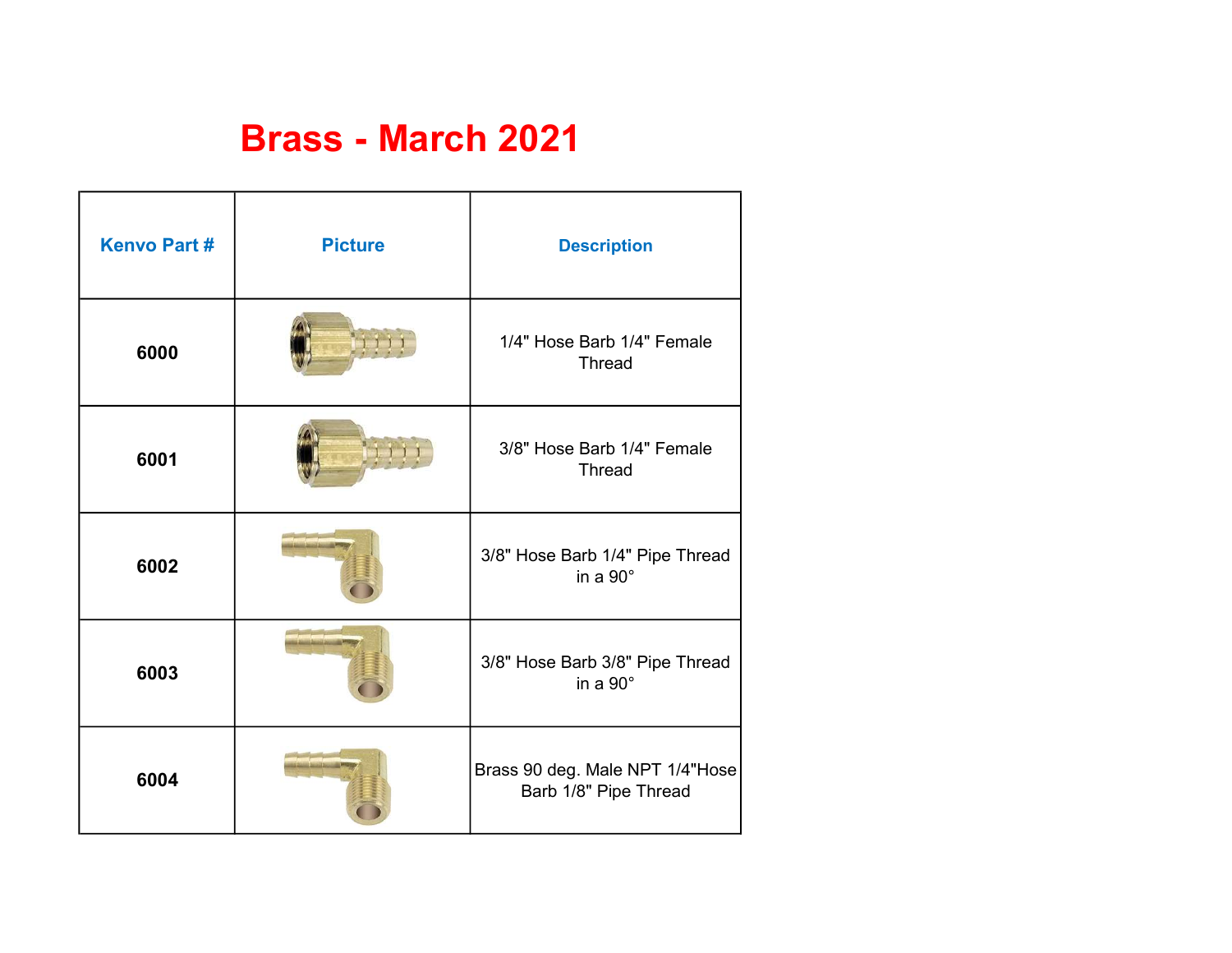| 6005 | Brass 90 deg. Male NPT 1/4"<br>Hose Barb 1/4" Pipe Thread |
|------|-----------------------------------------------------------|
| 6006 | Brass 90 deg. Male NPT 1/2"<br>Hose Barb 1/2" Pipe Thread |
| 6007 | Brass 45 deg. Male NPT 3/8"<br>Hose Barb 1/4" Pipe Thread |
| 6008 | One Sided Crimp                                           |
| 6009 | 1/4" One Sided Crimp                                      |
| 6010 | One Sided Crimp                                           |
| 6011 | One Sided Crimp                                           |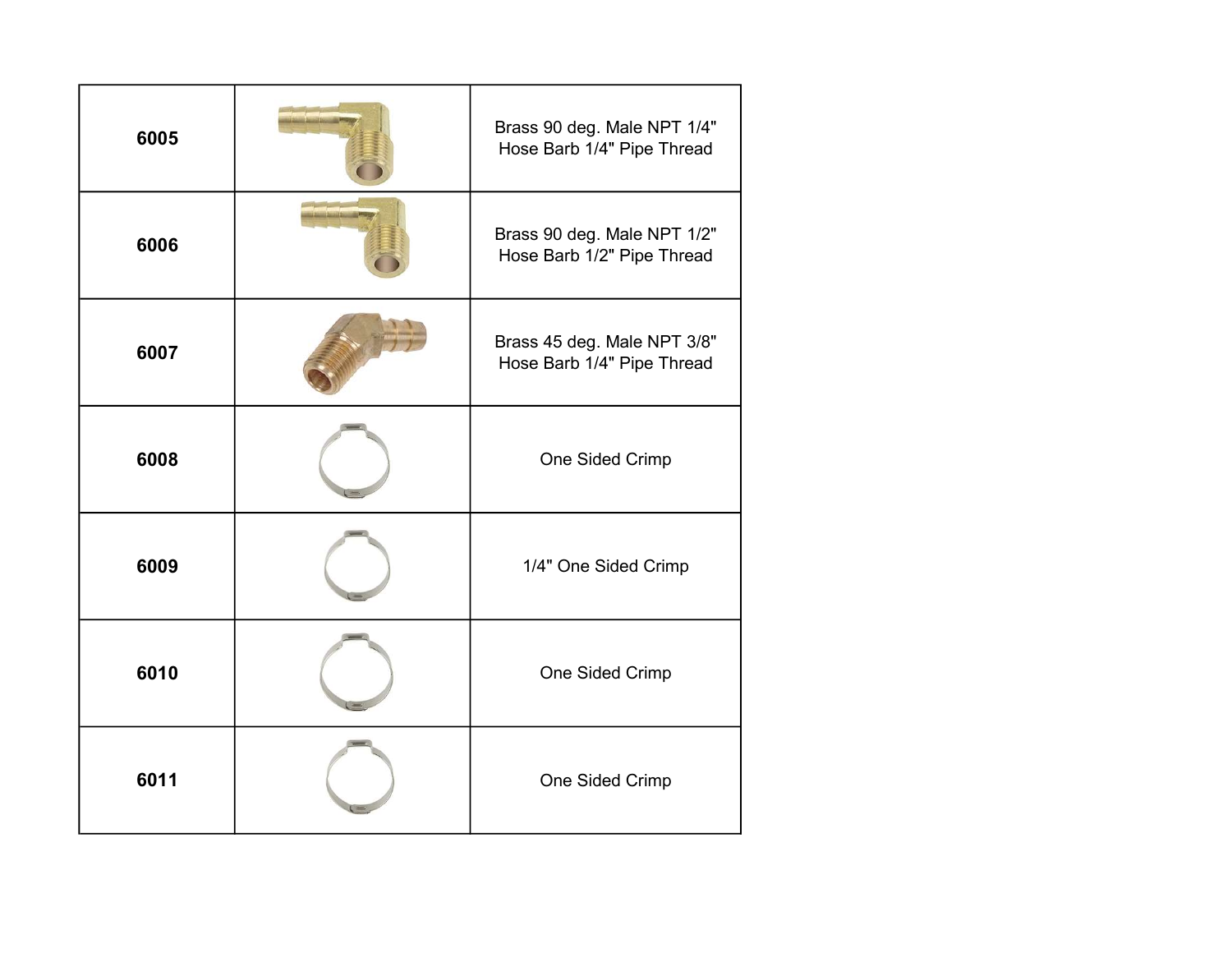| 6012 | 3/8" One Sided Crimp        |
|------|-----------------------------|
| 6013 | 1/2" One Sided Crimp        |
| 6014 | 1/2" One Sided Crimp        |
| 6015 | One Sided Crimp             |
| 6016 | <b>Gear Clamps</b>          |
| 6017 | <b>Gear Clamps</b>          |
| 6018 | 3/8" Steel Bulkhead Bushing |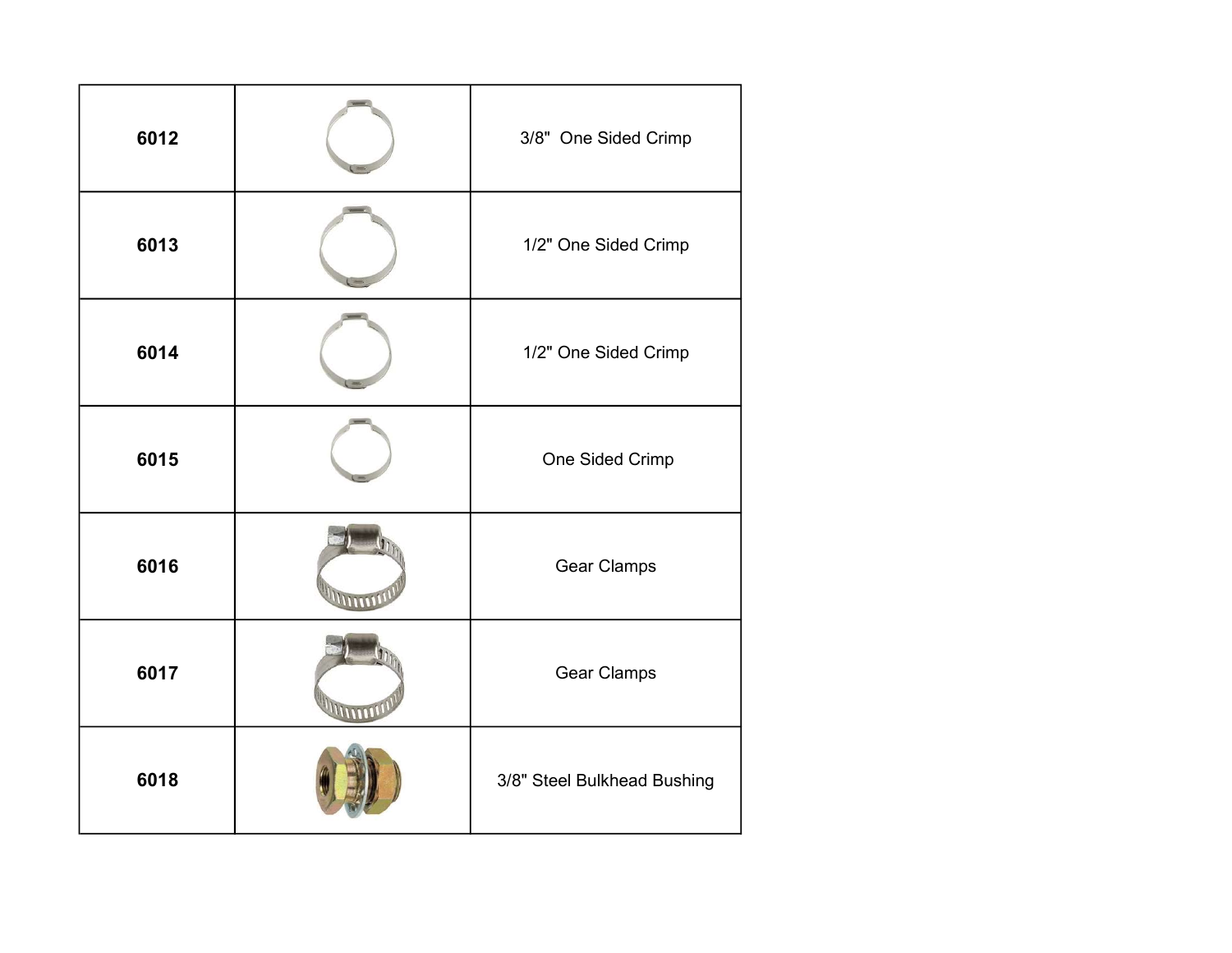| 6019 | <b>Gear Clamps</b>                             |
|------|------------------------------------------------|
| 6020 | 1/8 Compression Brass Fitting                  |
| 6021 | 1/4" Brass Street Tee                          |
| 6022 | 3/8" Brass Reducer to 1/4" Male<br>Pipe Thread |
| 6023 | 1/4" Brass Pipe Hex Nipple                     |
| 6024 | 1/4" Steel Bulkhead Coupler                    |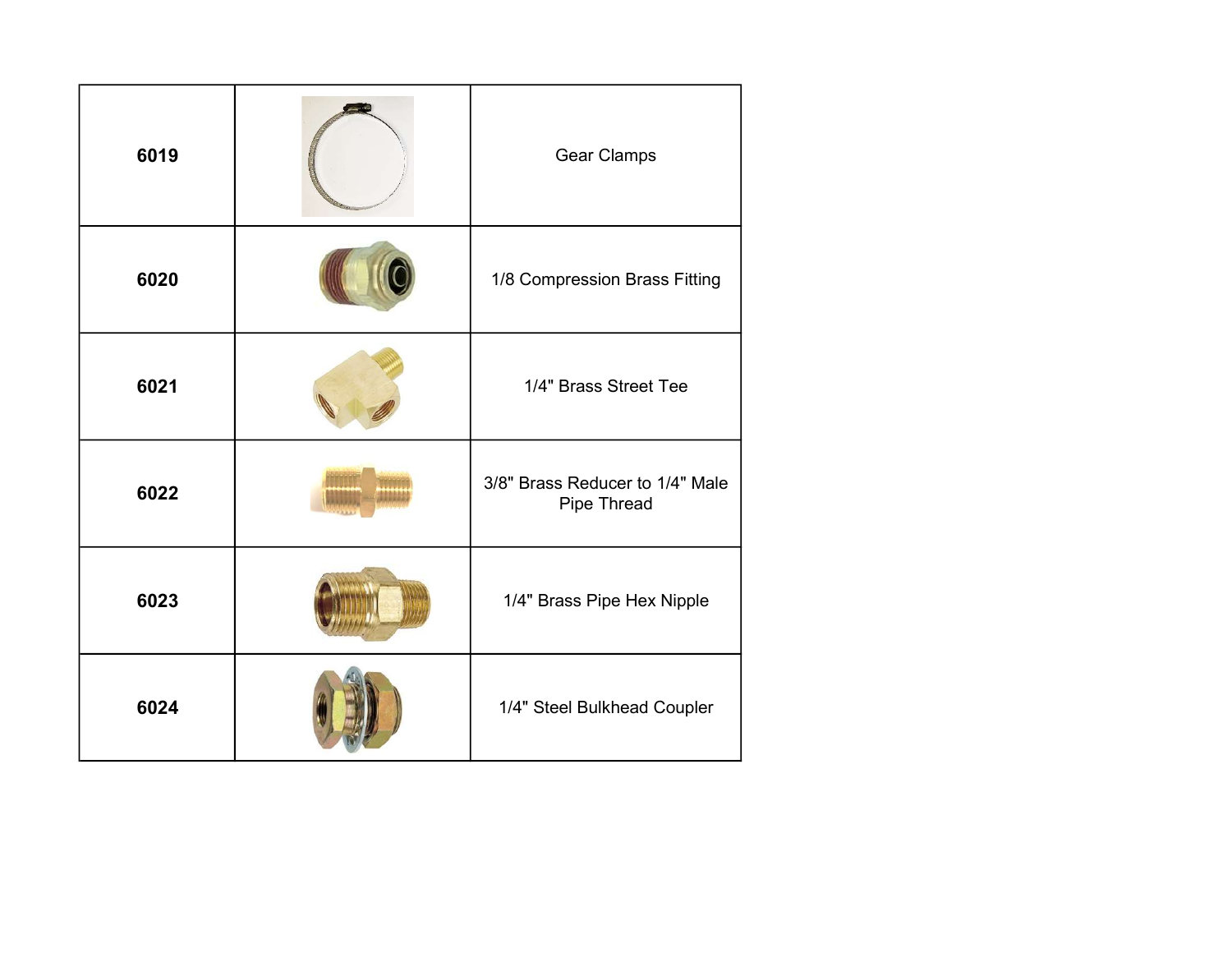| 6025   |                          | <b>Flow Direction Spring Loaded</b><br><b>Check Valve</b> |
|--------|--------------------------|-----------------------------------------------------------|
| 6026   | Replaced with part# 6044 |                                                           |
| 6027   |                          | 1/2" Hose Barb 3/8" Pipe Thread                           |
| 6028   |                          | 3/8" Ball Valve w/ Red Handle                             |
| 6028-1 |                          | Gas Ball Valve 3/8 FPT                                    |
| 6029   |                          | 3/8 Brass Hose Mender w/ Collar                           |
| 6031   |                          | Nylon 1/2 x 3/8 90° Hose Mender                           |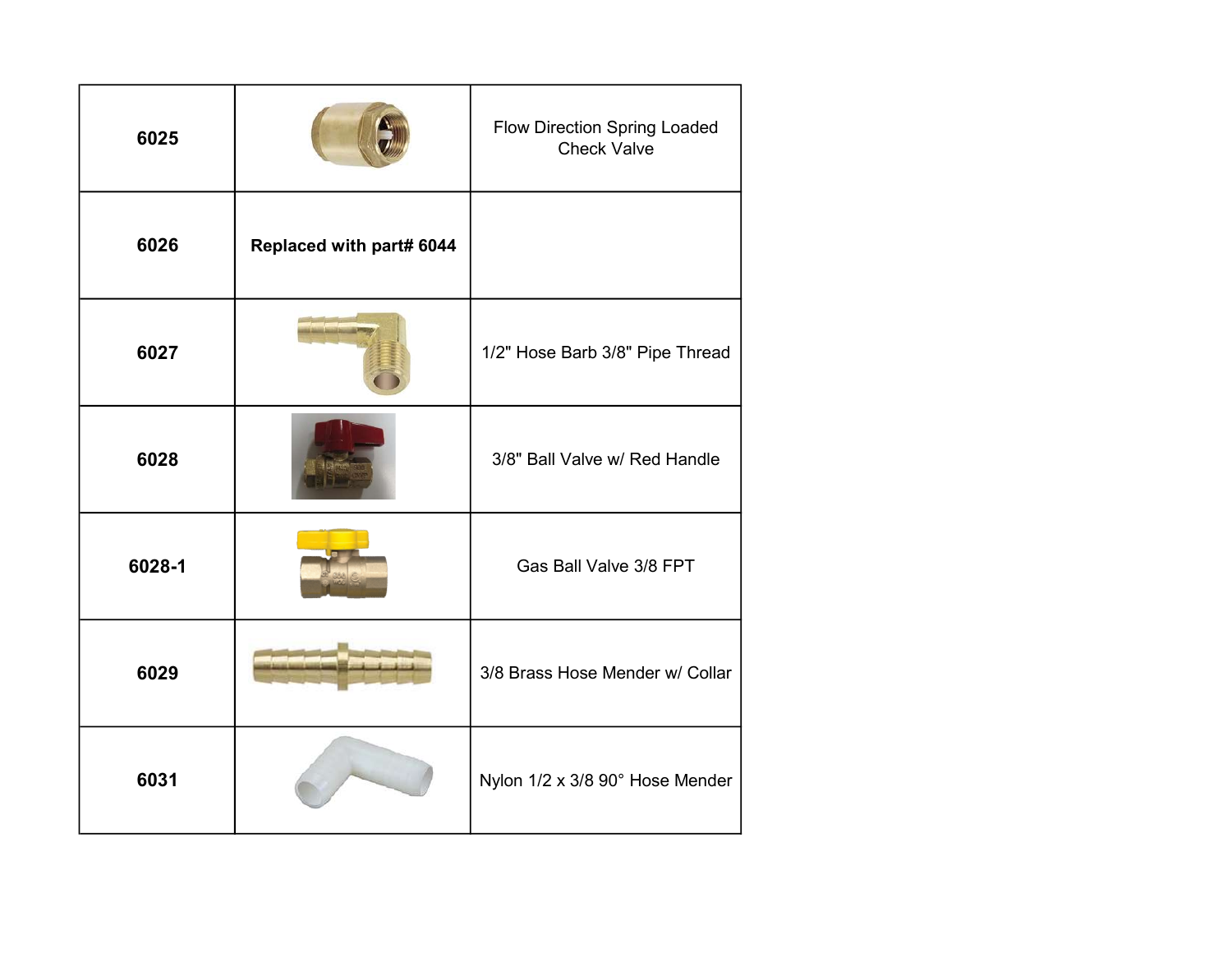| 6032 |                                 | Nylon 1/2 x 1/4 90° Hose Mender                |
|------|---------------------------------|------------------------------------------------|
| 6033 |                                 | Nylon 1/2 x 3/8 Hose Mender                    |
| 6034 |                                 | 3/8" Male Tee Nylon                            |
| 6035 |                                 | 1/2" Hose Barb 3/8" Male Pipe<br><b>Thread</b> |
| 6036 |                                 | 3/8" Brass Bulkhead Coupling                   |
| 6037 |                                 | 1/4" Brass Reducing Pipe Tee to<br>1/8"        |
| 6038 | <b>Replaced with Part #6076</b> |                                                |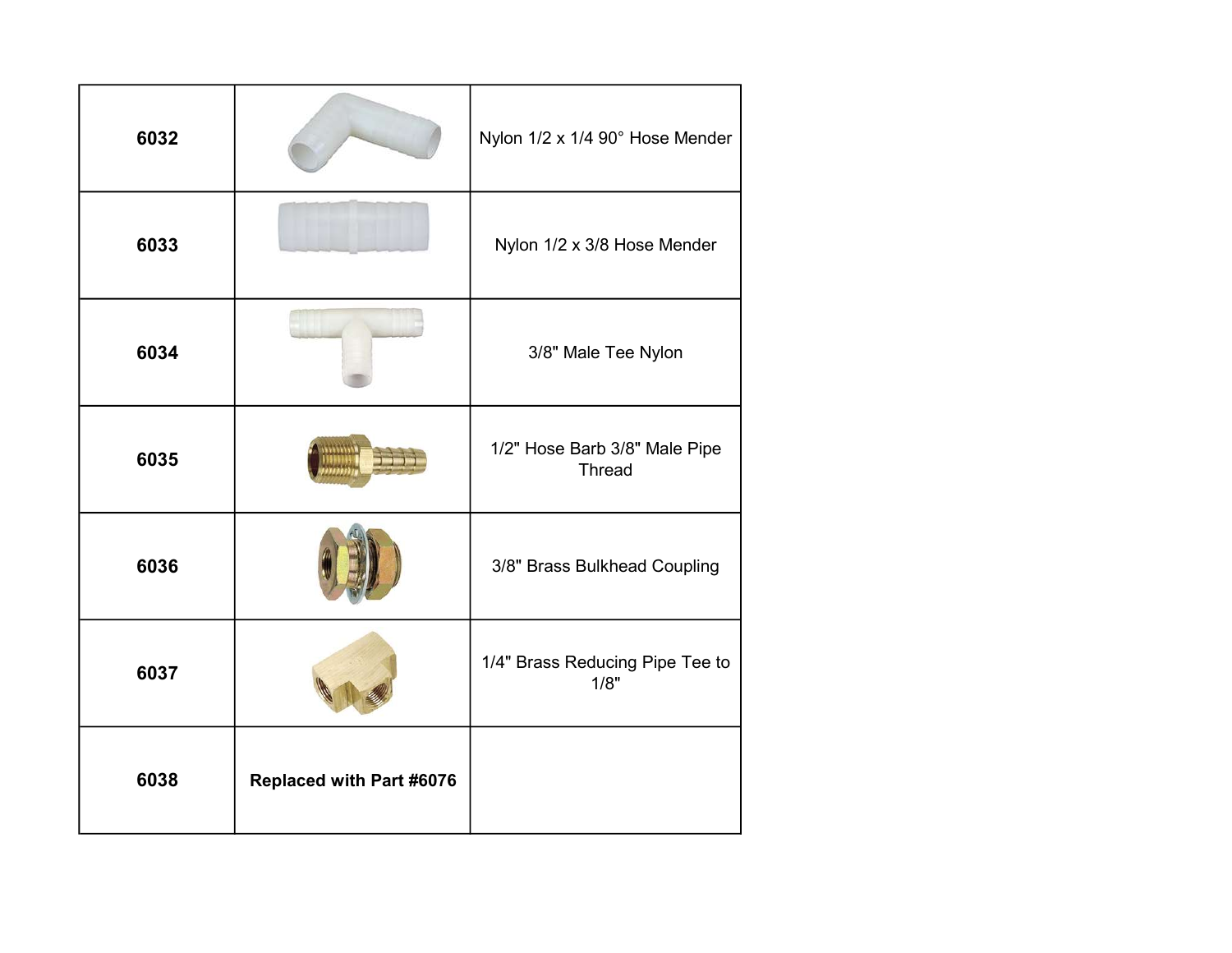| 6039 | 3/8" Hose Barb to 1/8" Male Pipe<br><b>Thread</b>           |
|------|-------------------------------------------------------------|
| 6040 | Nylon 3/8" x 3/8" 90° hose mender                           |
| 6041 | 1/4" Hose Barb to 1/8 Female<br>Pipe Thread                 |
| 6042 | 1/2" Brass Pipe Hex Nipple                                  |
| 6043 | <b>Brass Male NPT Hose Barb</b>                             |
| 6044 | 1/4 Body x 1/4 Female NPT<br><b>Universal Quick Coupler</b> |
| 6045 | 1/4 Body x 3/8 Hose Barb<br><b>Universal Quick Coupler</b>  |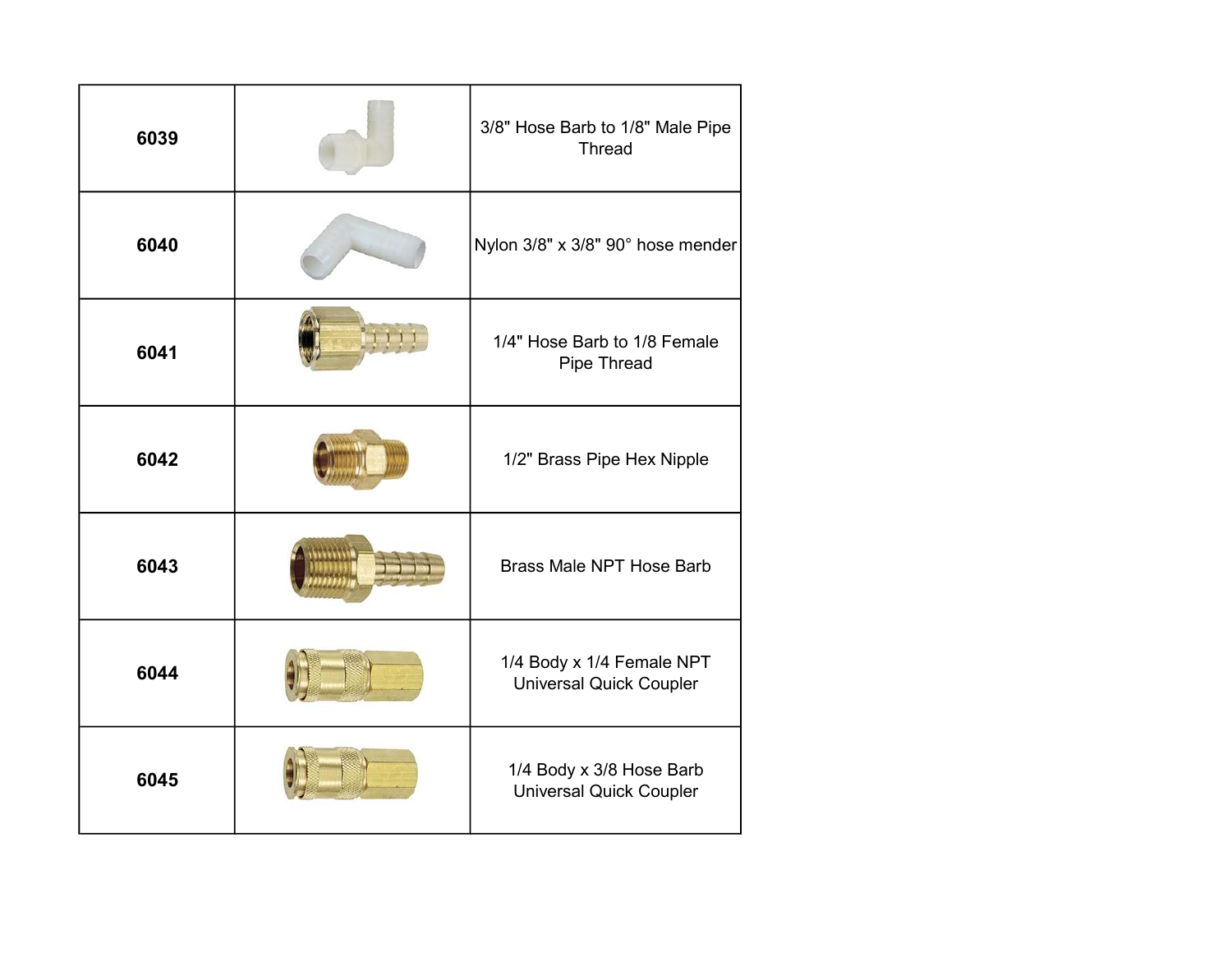| 6046 | Male NPT Hose Barb                                                   |
|------|----------------------------------------------------------------------|
| 6047 | 3/8" Body X 3/8" Female NPT<br><b>Brass Straight Through Coupler</b> |
| 6049 | Industrial Interchange Coupler for<br>BFS, DFS                       |
| 6050 | 1/8" Brass Street Tee                                                |
| 6051 | 1/4" Female Pipe thread 1/8" Male<br>Thread on a 90                  |
| 6052 | 1/8 Female Pipe Thread 1/8" Male<br>Thread on a 90                   |
| 6053 | 1/8" Male 1/4" Air Brake<br><b>Compression Male NPT</b><br>Connector |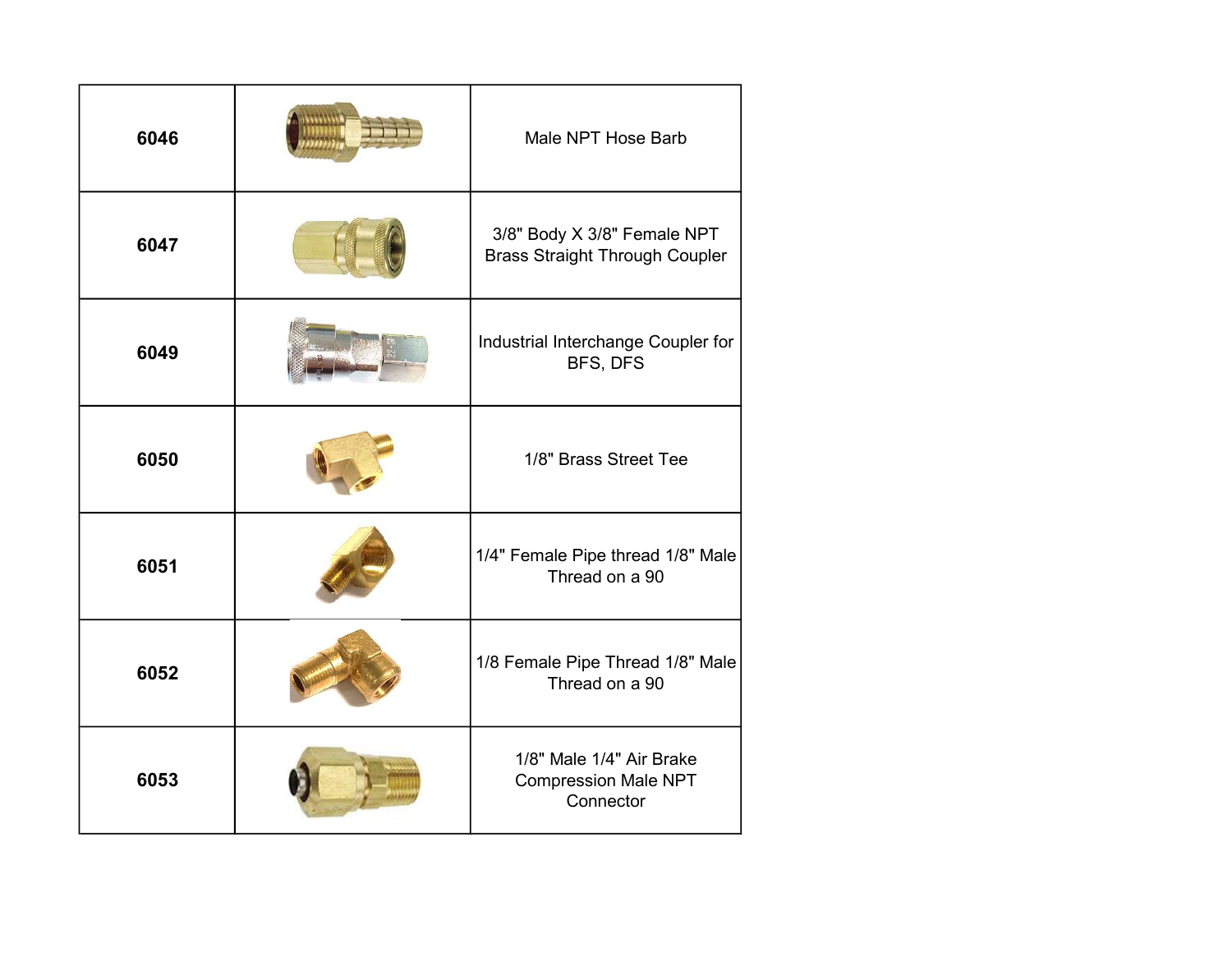| 6054 | Replaced with Part #6119 |                                                  |
|------|--------------------------|--------------------------------------------------|
| 6055 |                          | 1/8" Female to 1/4" Male Brass<br><b>Bushing</b> |
| 6056 |                          | Air Vent                                         |
| 6057 |                          | 1/8 Male Quick Connect                           |
| 6058 |                          | Stainless "S" Nozzle W/Filter                    |
| 6059 |                          | 1/8" Mini Ball Valve                             |
| 6060 | Replaced with Part #6193 |                                                  |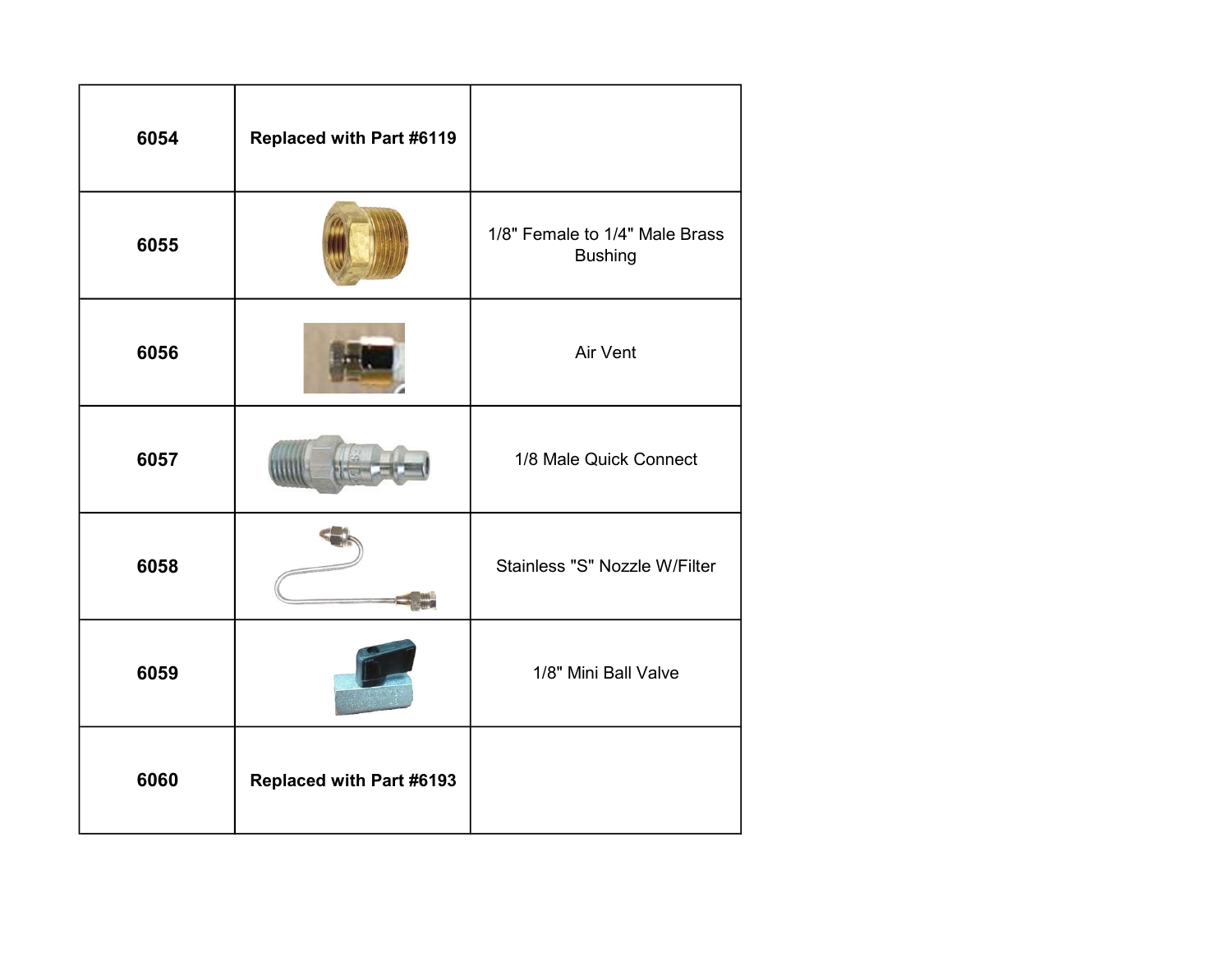| 6061 | Replaced with Part #6193 |                                                            |
|------|--------------------------|------------------------------------------------------------|
| 6062 | Replaced with Part #6042 |                                                            |
| 6063 |                          | 1/4 Body X 1/4 Hose Barb<br>Automotive Interchange Coupler |
| 6064 |                          | 5/32" 2 Ear Pinch Clamp                                    |
| 6065 |                          | Three way ball valve                                       |
| 6066 |                          | 1/4 Triflate Coup 1/4" NPTF<br><b>EPDM</b>                 |
| 6067 |                          | 1/8" Brass Bulkhead Coupling                               |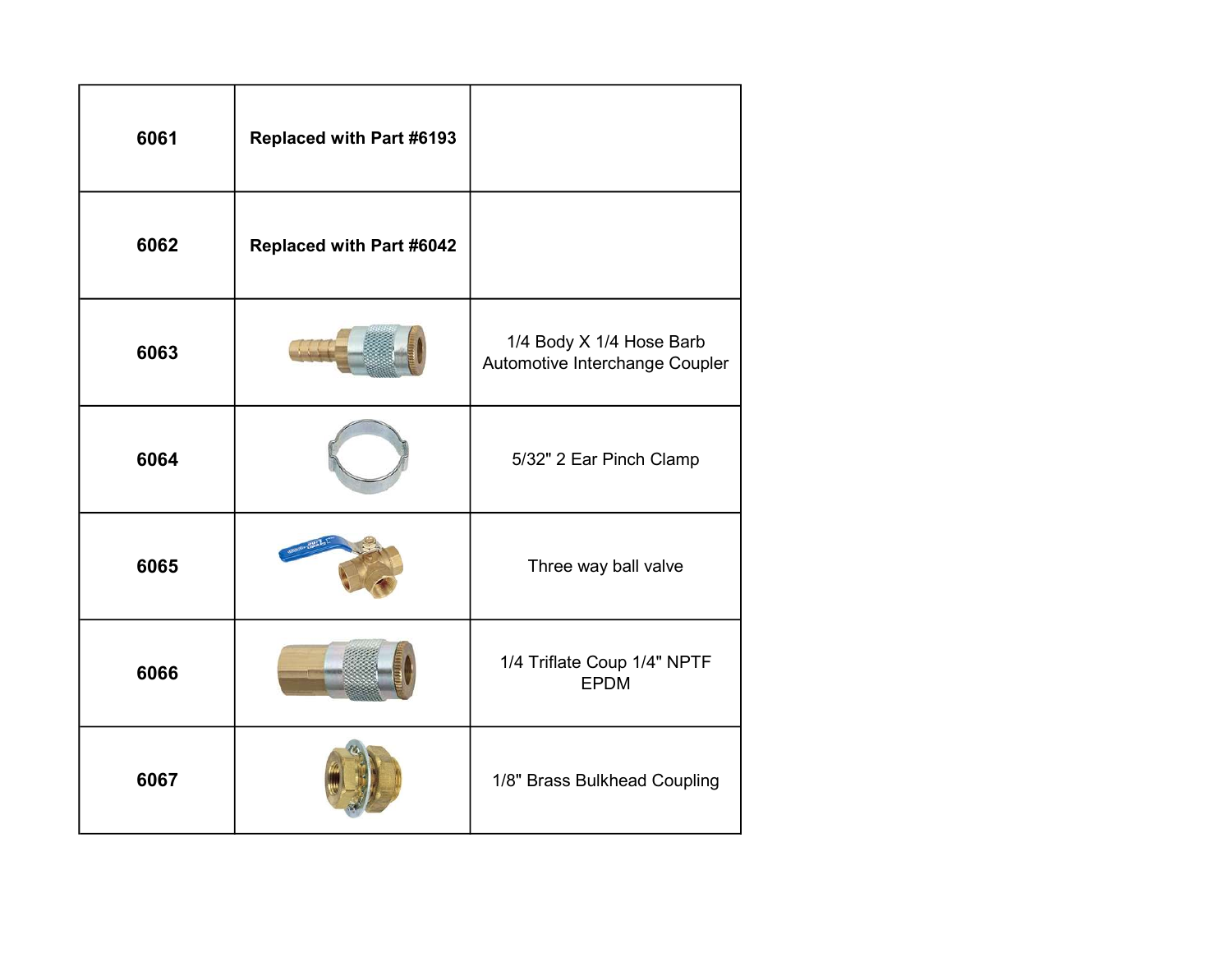| 6068   | 1/4 Body X 1/8 Male NPT<br>Japanese Interchange Nipple               |
|--------|----------------------------------------------------------------------|
| 6069   | Male Pipe Thread Nipple 1/4 x 1/4                                    |
| 6070   | 3/8" Hose Barb 1/4" Pipe Thread                                      |
| 6071   | Brass 90 deg Male NPT 3/8" Hose<br>Barb 1/8" Pipe Thread in a 90°    |
| 6072   | 3/8" Female Coupler                                                  |
| 6072-1 | 3/8" Male Coupler                                                    |
| 6073   | <b>Brass NPT Reducing Adapter 1/4"</b><br>to 3/8" Female Pipe Thread |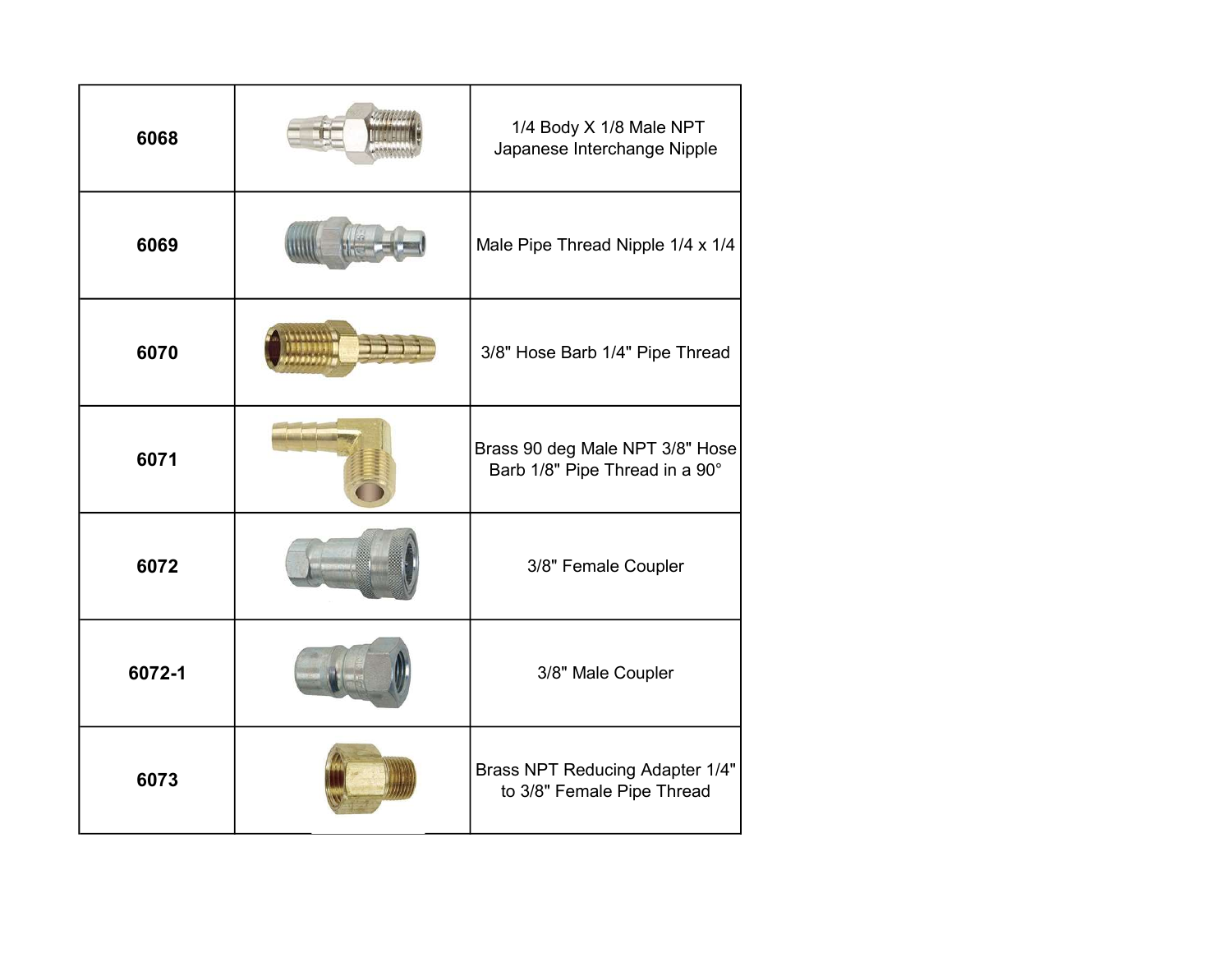| 6074 | Brass 90" Street Elbow 3/8" x 3/8"               |
|------|--------------------------------------------------|
| 6075 | 1/2" Nylon Hose Mender                           |
| 6076 | 3/8" Hose Barb 1/4" Male Pipe<br><b>Thread</b>   |
| 6077 | 1/4" Male Pipe Thread Union in a<br>$90^{\circ}$ |
| 6078 | 1/4" Nylon Street Tee                            |
| 6079 | 1/4" 3 Way 180° Ball Valve Panel<br>Mount        |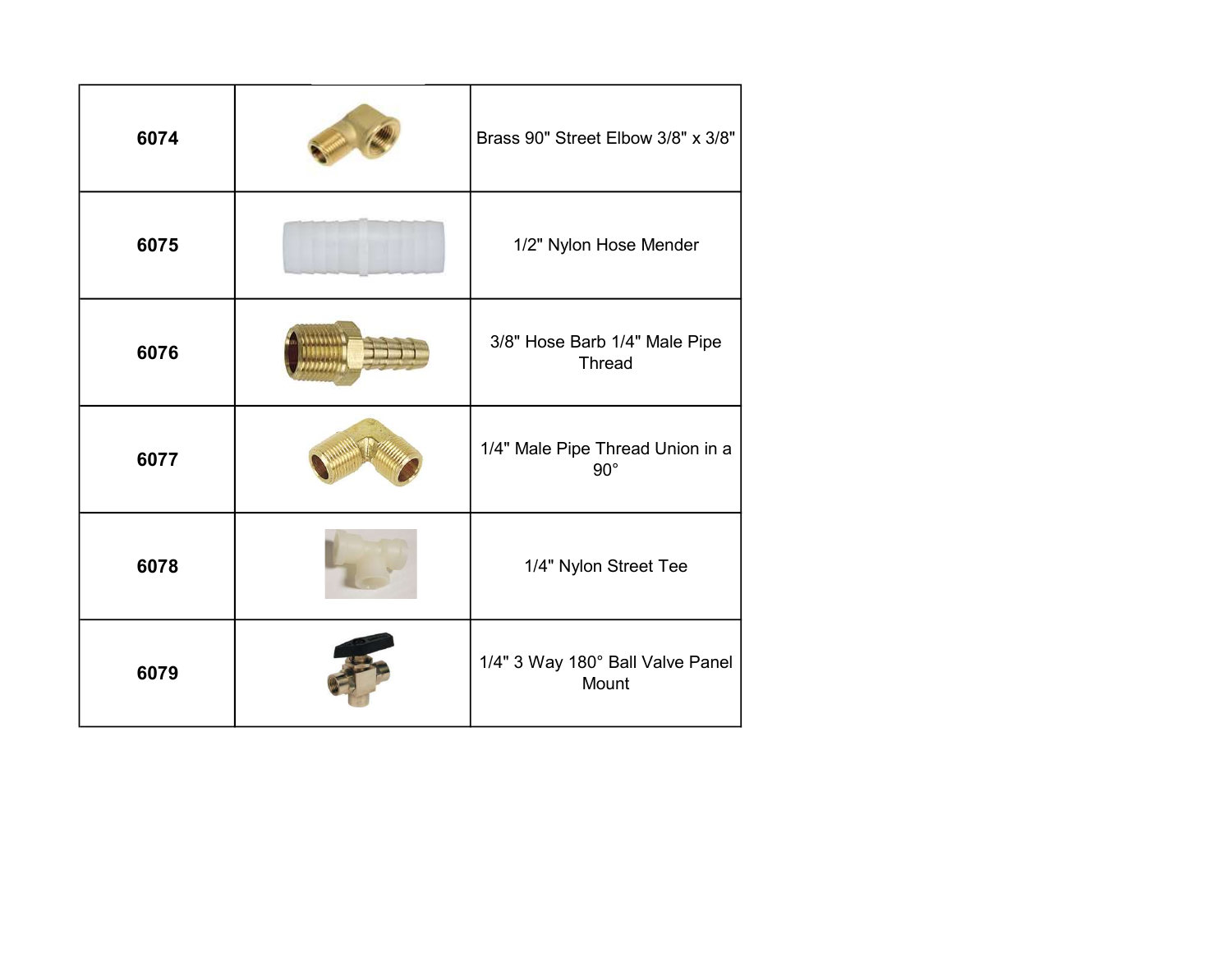| 6079-1        | 1/4" 3 Way 180° Ball Valve                          |
|---------------|-----------------------------------------------------|
| 6080-now 4042 | 2 way 90° Ball Valve (Leak Test)                    |
| 6081          | 3/8" Nylon Hose Barb 1/4" Female<br>Pipe Thread 90° |
| 6082          | Female Pipe Thread Nipple 1/4 x<br>1/8              |
| 6083          | 3/8" Nylon Hose Barb 1/8" Male<br>Pipe Thread       |
| 6084          | 1/4" Brass Reducing Pipe Tee to<br>1/4"             |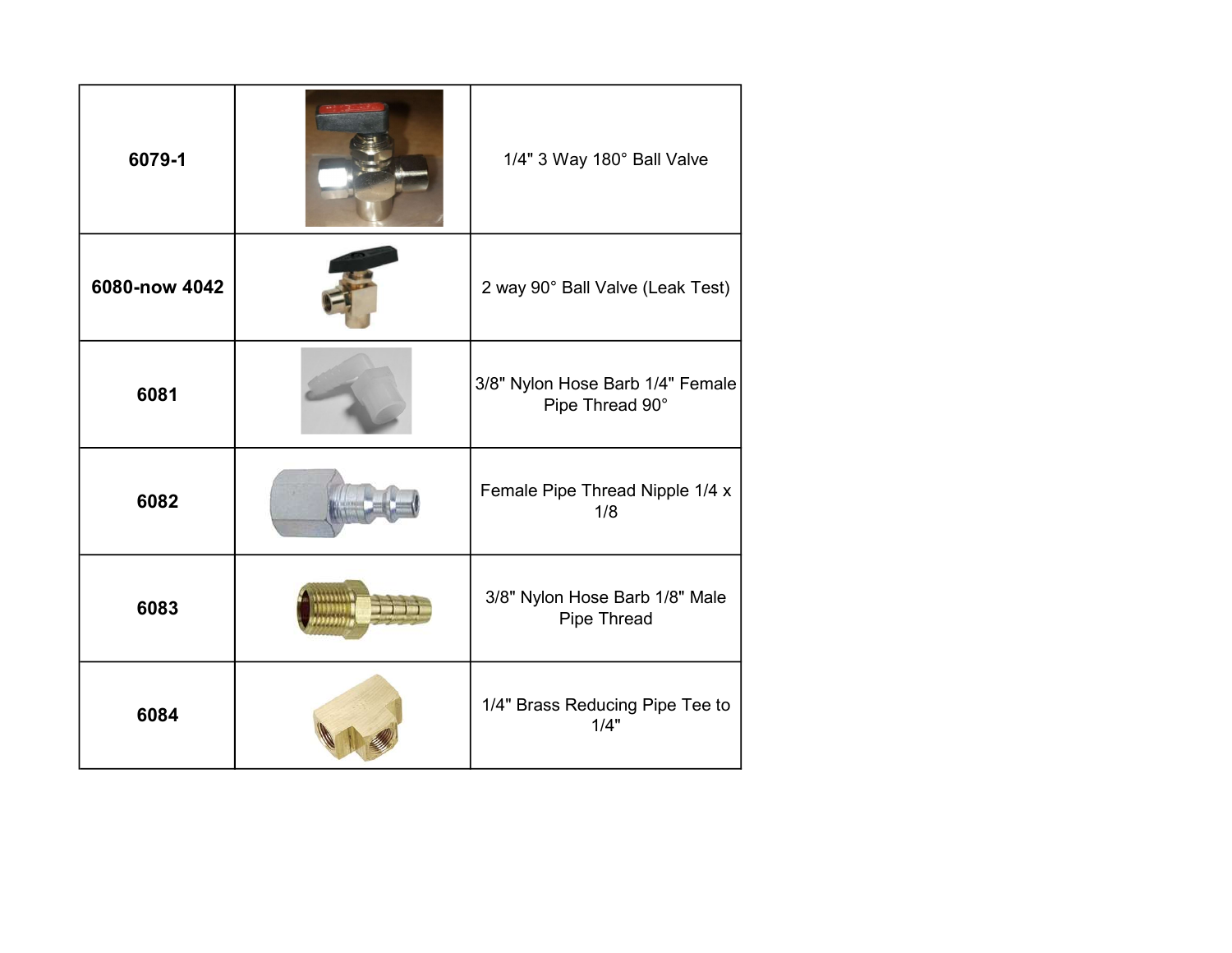| 6085   | 1/4" 3 Way 90° Ball Valve                |
|--------|------------------------------------------|
| 6085-1 | 1/4" 3 Way 90° Ball Valve                |
| 6086   | Brass 90' Male Pipe Elbow 3/8' x<br>3/8' |
| 6087   | Female Pipe Thread Nipple 1/4 x<br>1/4   |
| 6088   | Female Pipe Thread Nipple 1/4 x<br>3/8   |
| 6089   | Female Pipe Thread Nipple 3/8 x<br>1/4   |
| 6090   | 1/8" Brass Male Pipe Branch Tee          |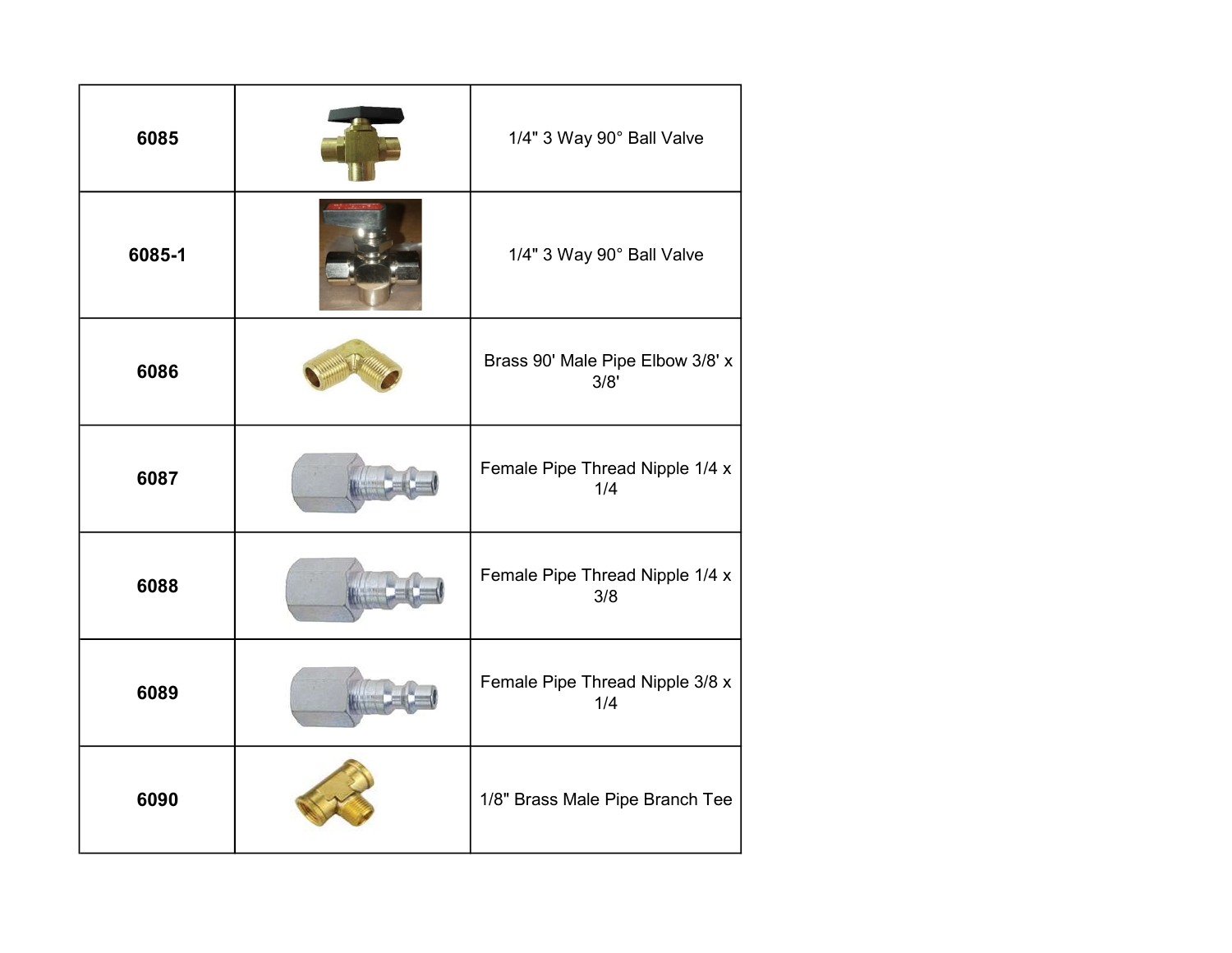| 6091 | <b>Used Fluid Quick Connect</b>                    |
|------|----------------------------------------------------|
| 6092 | 1/4" Hose Barb 3/8" Pipe Thread<br>in a $90^\circ$ |
| 6093 | 1/4" Male Tee Nylon                                |
| 6095 | 3/8" Compression 1/8" Male<br>Thread in a 90°      |
| 6096 | Quick Disconnect Adapter for F-<br>150             |
| 6097 | 1/4 Female Pipe 150 PSI                            |
| 6098 | Push To Connect Male NPT<br>Connector              |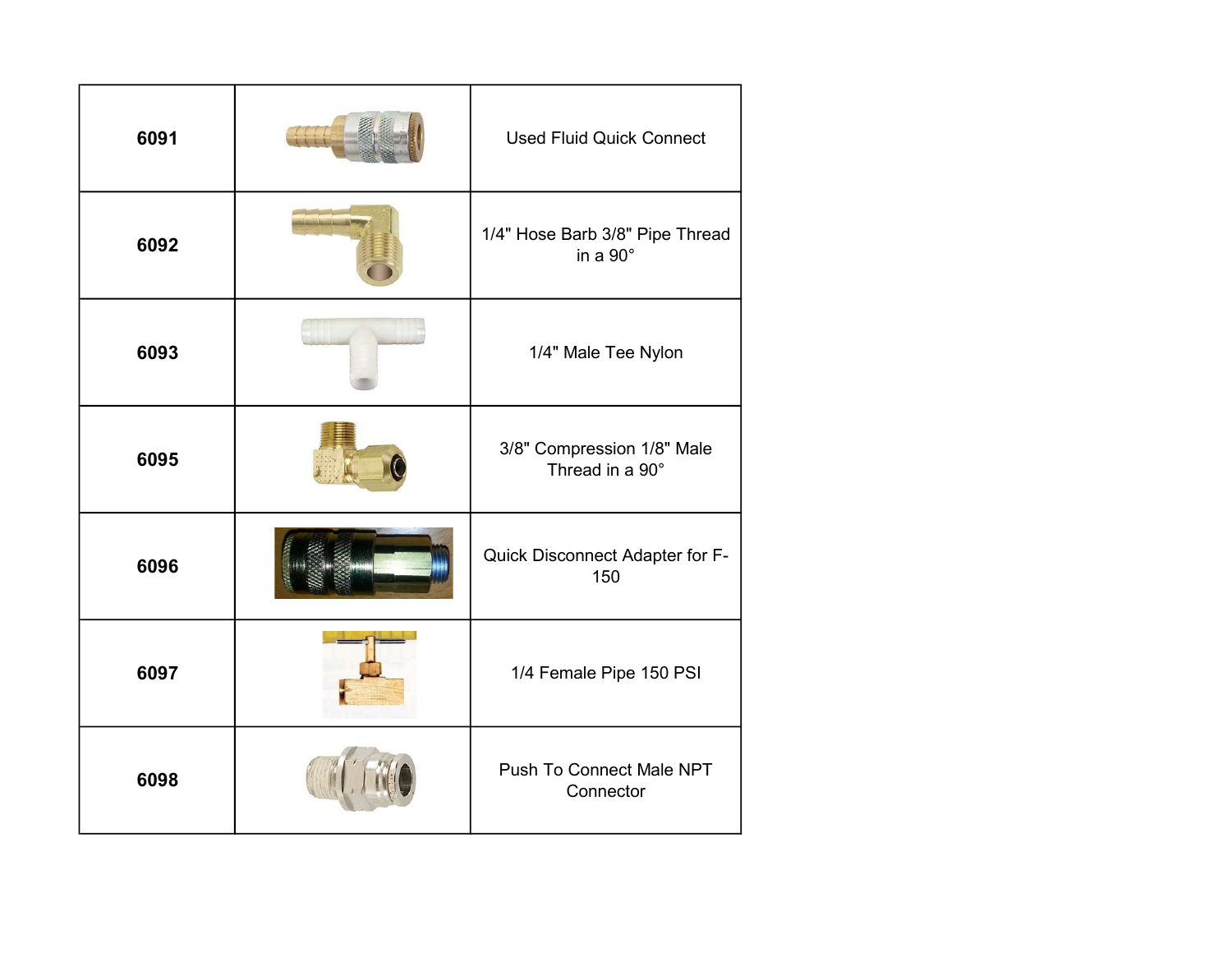| 6099 | Female Pipe Thread Nipple 3/8 x<br>3/8                                    |
|------|---------------------------------------------------------------------------|
| 6100 | 3/8" Nylon Hose Barb 3/8" Pipe<br><b>Thread</b>                           |
| 6101 | N2 Quick Connect                                                          |
| 6102 | <b>Valve Stem Remover</b>                                                 |
| 6103 | Hose Chuck - Clip on                                                      |
| 6110 | 1/2" Hose Barb 3/8" Female Quick<br>Connect                               |
| 6111 | 3/8 Body x 3/8 Female Npt<br>Industrial Interchange Coupler -<br>For 7068 |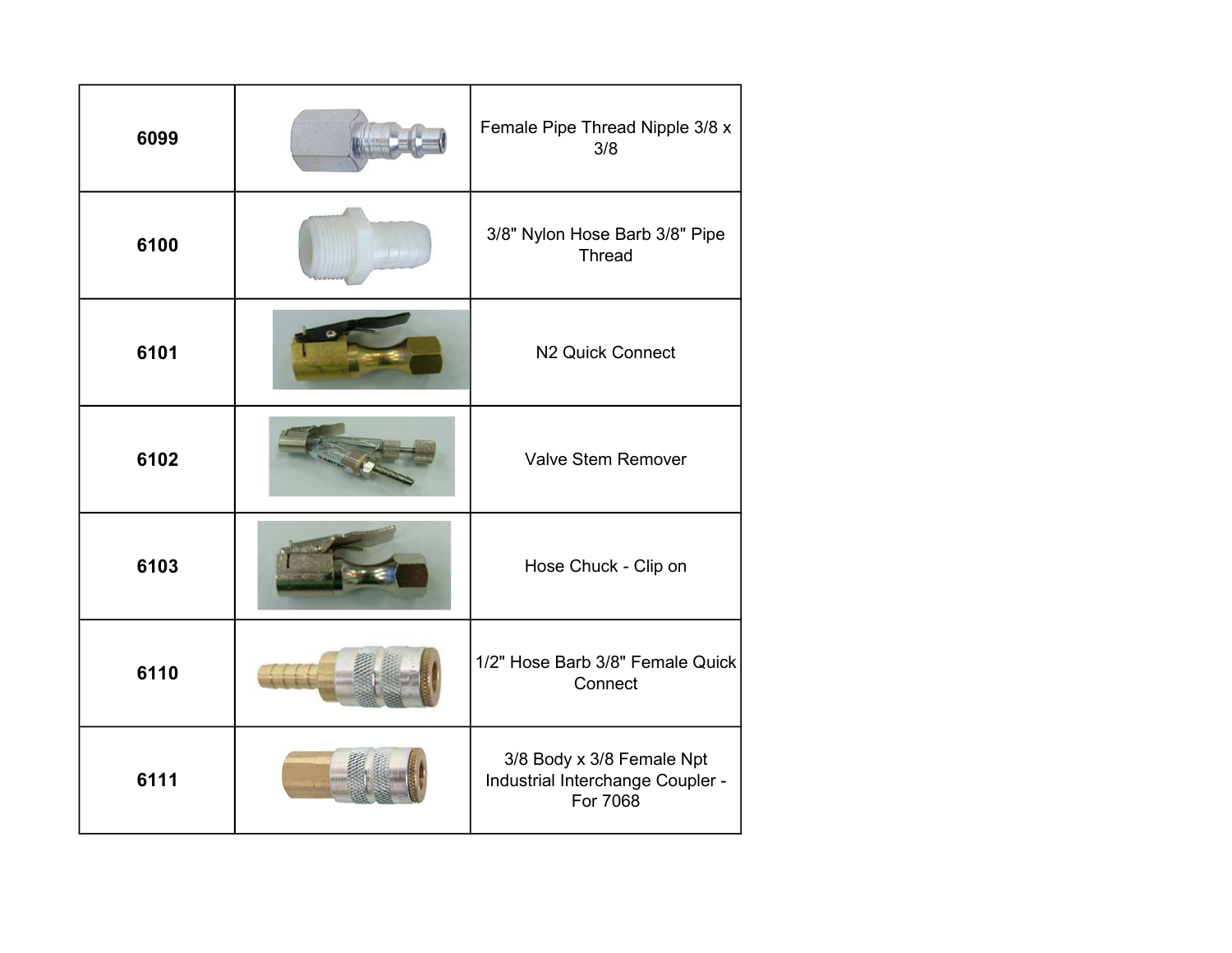| 6112 | 3/8" Male Thread Large Male<br><b>Quick Connect (Drain Side-fits</b><br>6111) |
|------|-------------------------------------------------------------------------------|
| 6113 | 3/8" Male Thread Small Male<br>Quick Connect (Fill Side- fits<br>6026)        |
| 6114 | 90 Degree Female Elbow 3/8 x 3/8                                              |
| 6115 | 1/2" Male Thread 3/8" Female<br><b>Quick Connect</b>                          |
| 6116 | FSE 130 Metal Braide Hose with<br>Quick Connect - 3 FT                        |
| 6117 | FSE 130 Dual - Black Hydraulic<br>Hose<br>Assembled with Sprayer - 3 FT       |
| 6118 | FSE 130 Dual - Black Hydraulic<br>Hose<br>Assembled - 2.5 FT                  |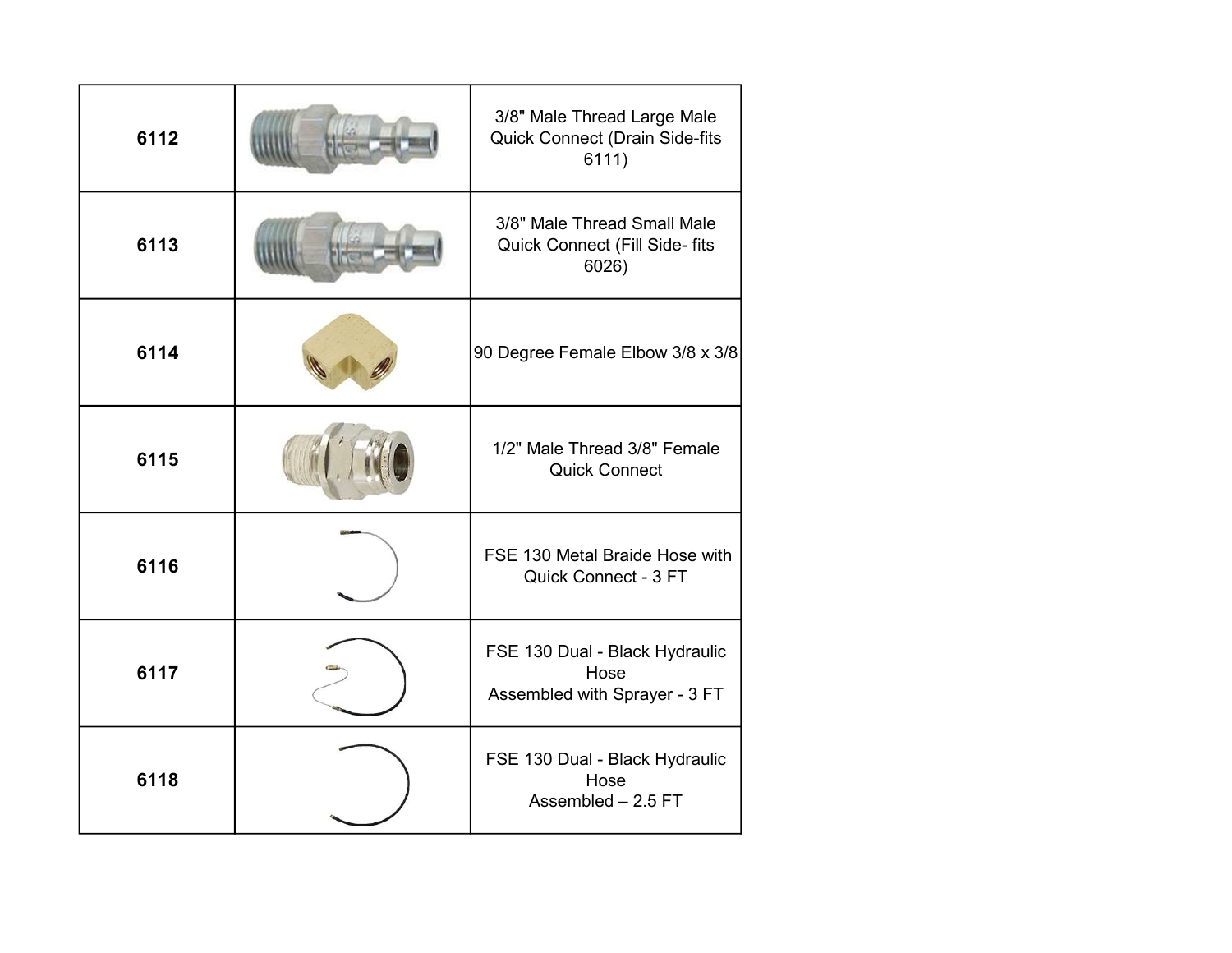| 6119 | 1/4 Coupler                              |
|------|------------------------------------------|
| 6120 | Female Pipe Thread Nipple - 3/8 x<br>1/2 |
| 6121 | Hose Barb Nipple 1/4 x 1/4               |
| 6122 | Hose Barb Nipple 1/4 x 5/16              |
| 6123 | Hose Barb Nipple 1/4 x 3/8               |
| 6124 | Male Pipe Thread 1/4 x 1/8               |
| 6125 | Male Pipe Thread 1/4 x 1/4               |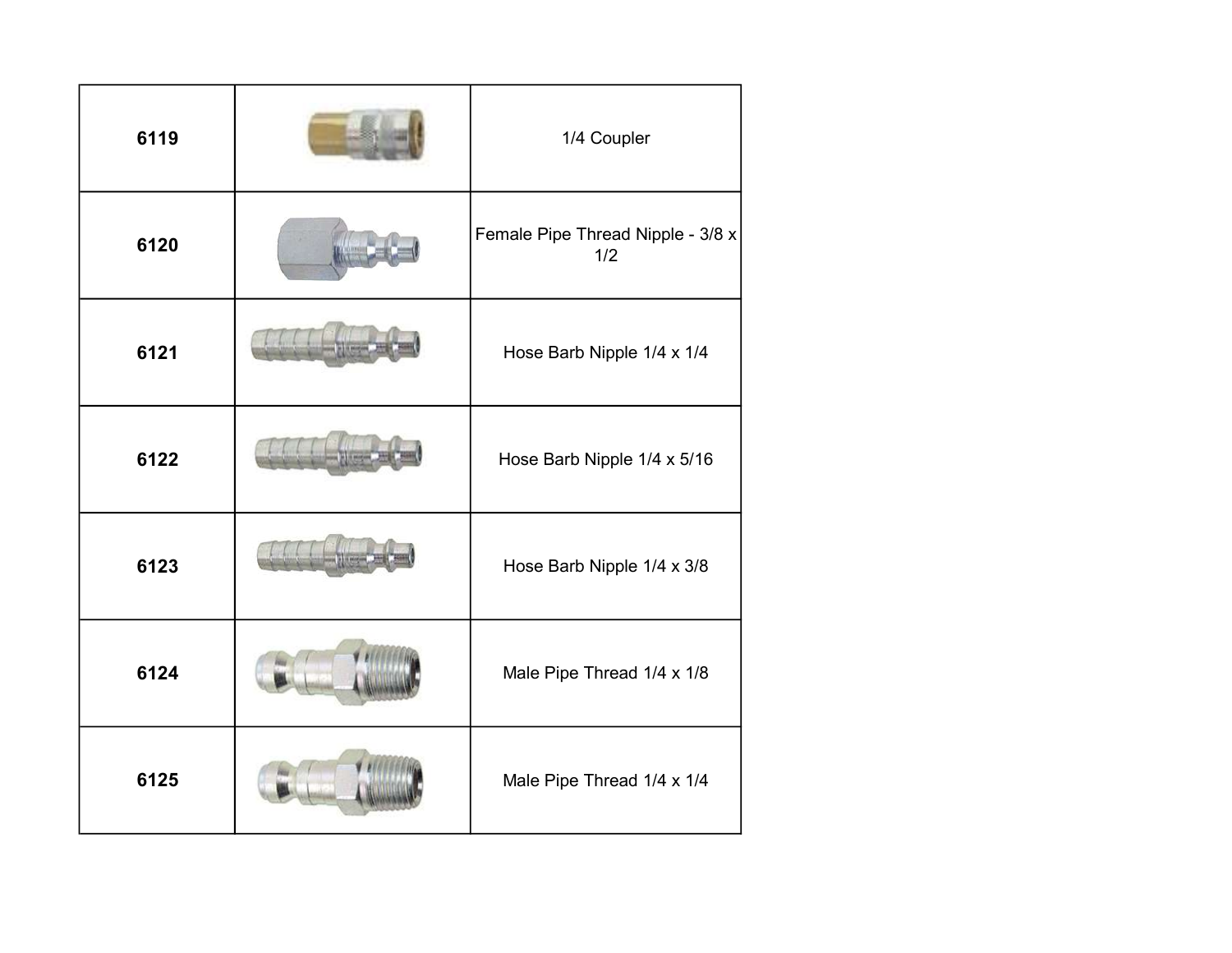| 6126 | Cejn Interchange Nipple 14 x 1/4                                            |
|------|-----------------------------------------------------------------------------|
| 6127 | Cejn Interchange Nipple 14 x 3/8                                            |
| 6128 | 1/4 Body X 1/4 Male NPT<br>Japanese Interchange Nipple                      |
| 6129 | Brass Female Nipple 1/4                                                     |
| 6130 | Brass Female Nipple 3/8                                                     |
| 6131 | Brass Female Nipple 1/2                                                     |
| 6132 | 1/8" Brass Straight-Through<br>Nipple with Female Pipe NPT<br><b>Thread</b> |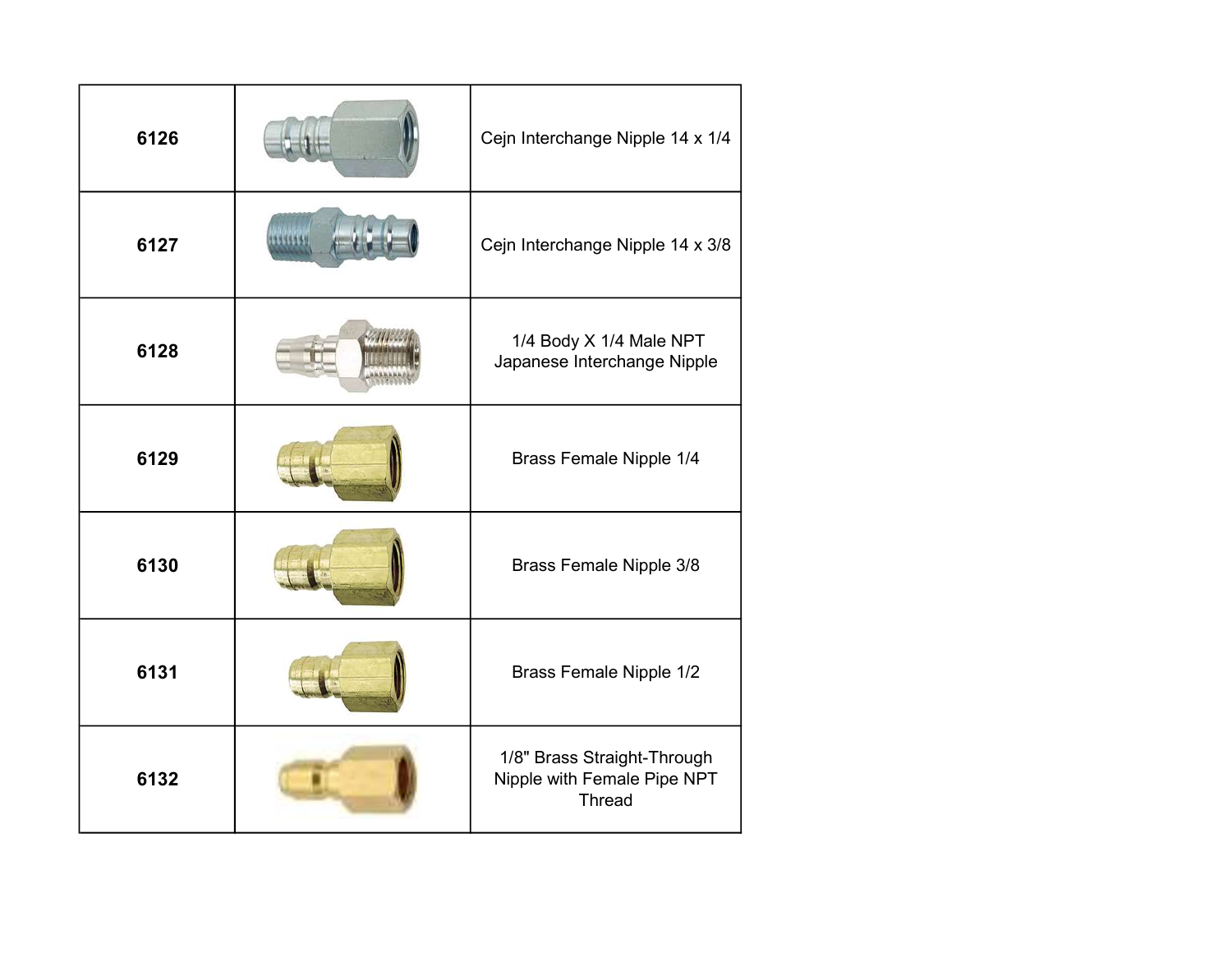| 6133 | <b>Brass Pipe Hex Nipple</b>                                       |
|------|--------------------------------------------------------------------|
| 6134 | 1/4 Body x 1/4 Male NPT Brass<br><b>Straight Through Nipple</b>    |
| 6135 | 1/8" Hose Barb 1/8" Male Pipe<br><b>Thread</b>                     |
| 6136 | 1/8" Hose Barb 1/4" Pipe Thread                                    |
| 6137 | 1/8 Body x 1/8 Male NPT Brass<br><b>Straight Through Nipple</b>    |
| 6138 | 1/4 Body x 1/4 Female NPT Brass<br><b>Straight Through Coupler</b> |
| 6139 | 1/2" Spring Loaded Brass Check<br>Valve                            |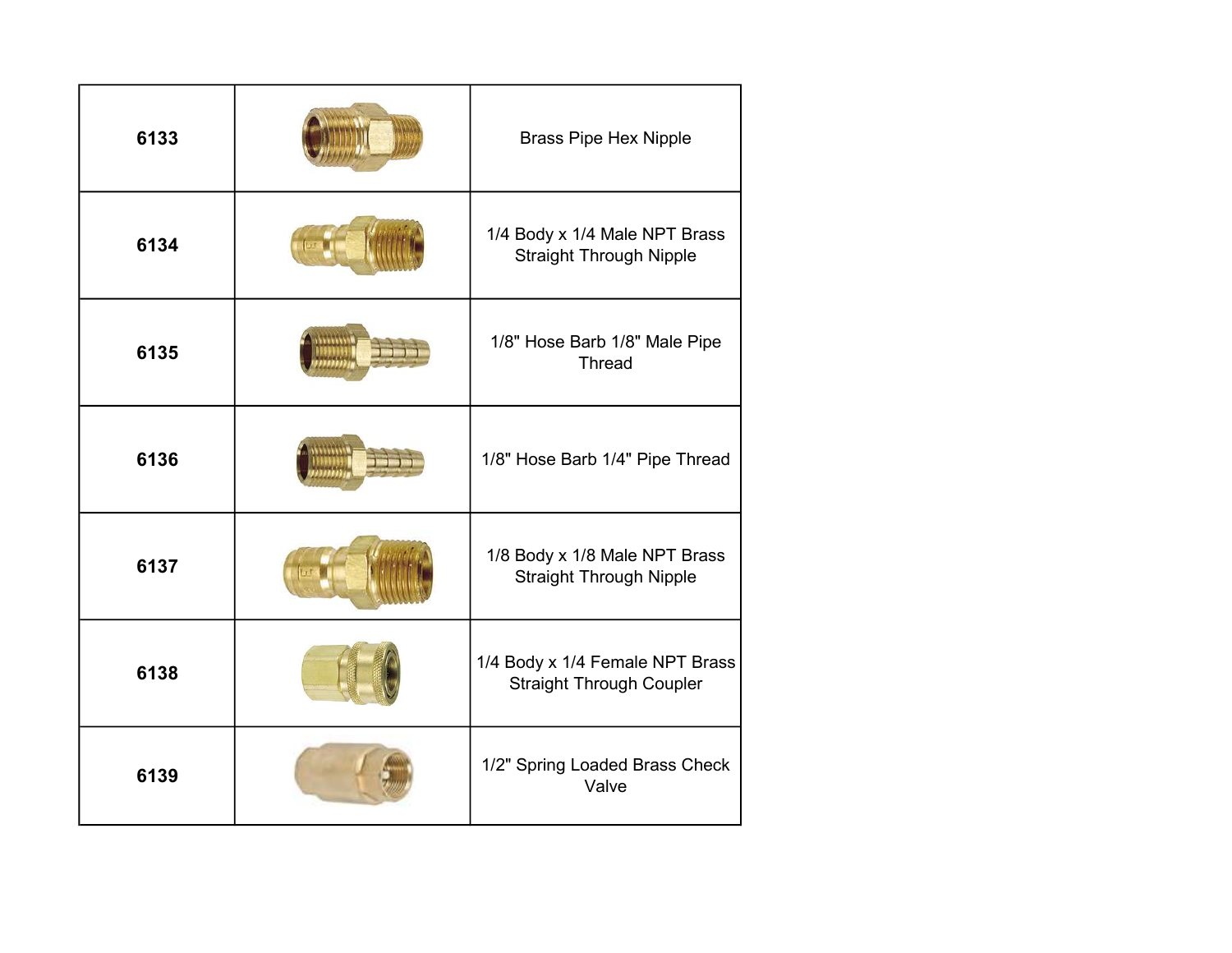| 6140 | 5/16" Hose Barb 1/4" Pipe Thread |
|------|----------------------------------|
| 6141 | 1/2" Hose Barb 1/4" Pipe Thread  |
| 6142 | 5/16" Hose Barb 3/8 Pipe Thread  |
| 6143 | 3/8" Hose Barb 3/8" Pipe Thread  |
| 6144 | 1/4" Hose Barb 1/2" Pipe Thread  |
| 6145 | 3/8" Hose Barb 1/2" Pipe Thread  |
| 6146 | 1/2" Hose Barb 1/2" Pipe Thread  |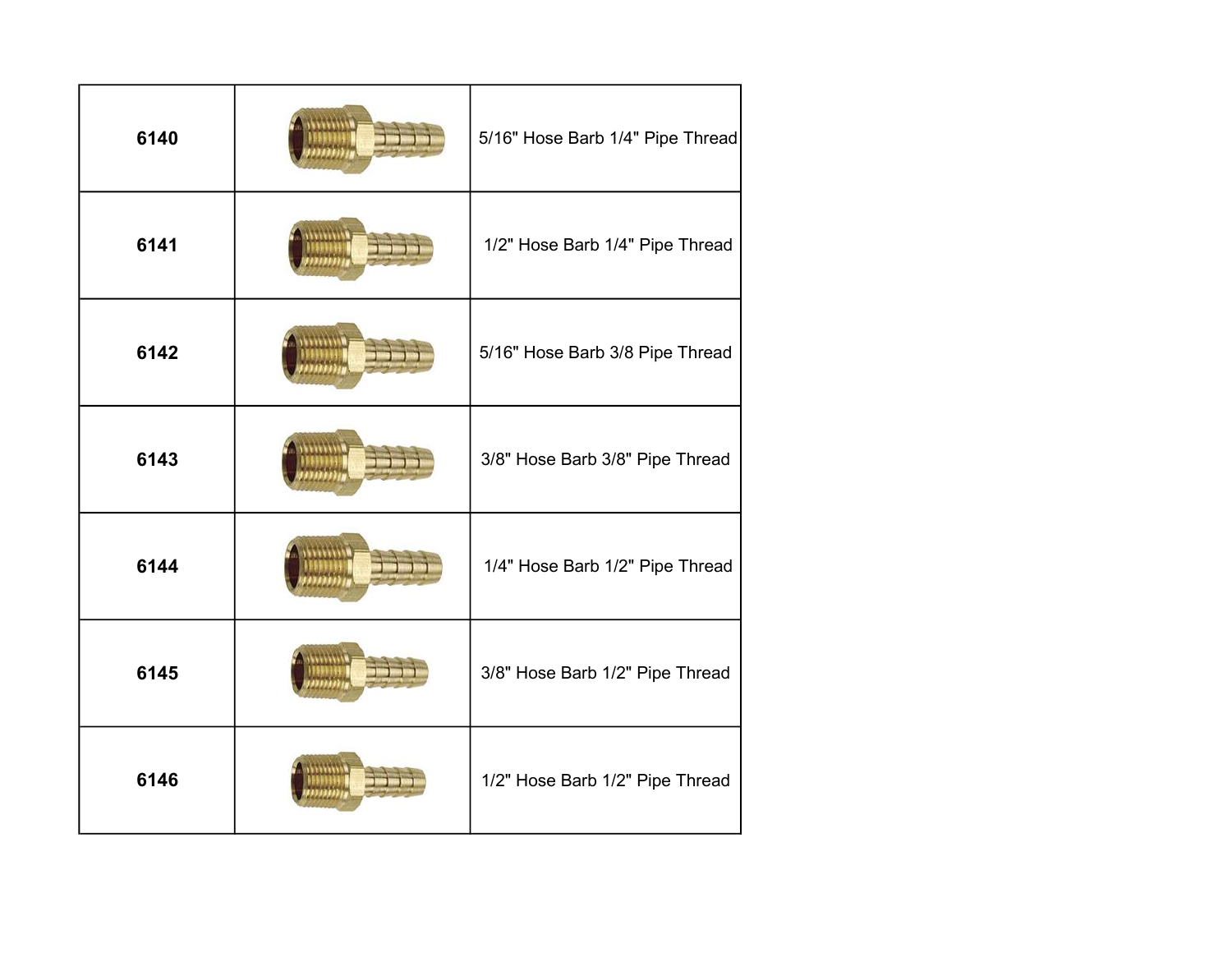| 6147 | 3/4" Hose Barb 1/2" Pipe Thread                            |
|------|------------------------------------------------------------|
| 6148 | 3/4" Hose Barb 3/4" Pipe Thread                            |
| 6149 | Brass 90 deg. Male NPT 5/16"<br>Hose Barb 1/8" Pipe Thread |
| 6150 | Brass 90 deg. Male NPT 1/2"<br>Hose Barb 1/4" Pipe Thread  |
| 6151 | Brass 90 deg. Male NPT 5/16"<br>Hose Barb 1/4" Pipe Thread |
| 6152 | Brass 90 deg. Male NPT 5/16"<br>Hose Barb 3/8" Pipe Thread |
| 6153 | Brass 90 deg. Male NPT 3/8"<br>Hose Barb 1/2" Pipe Thread  |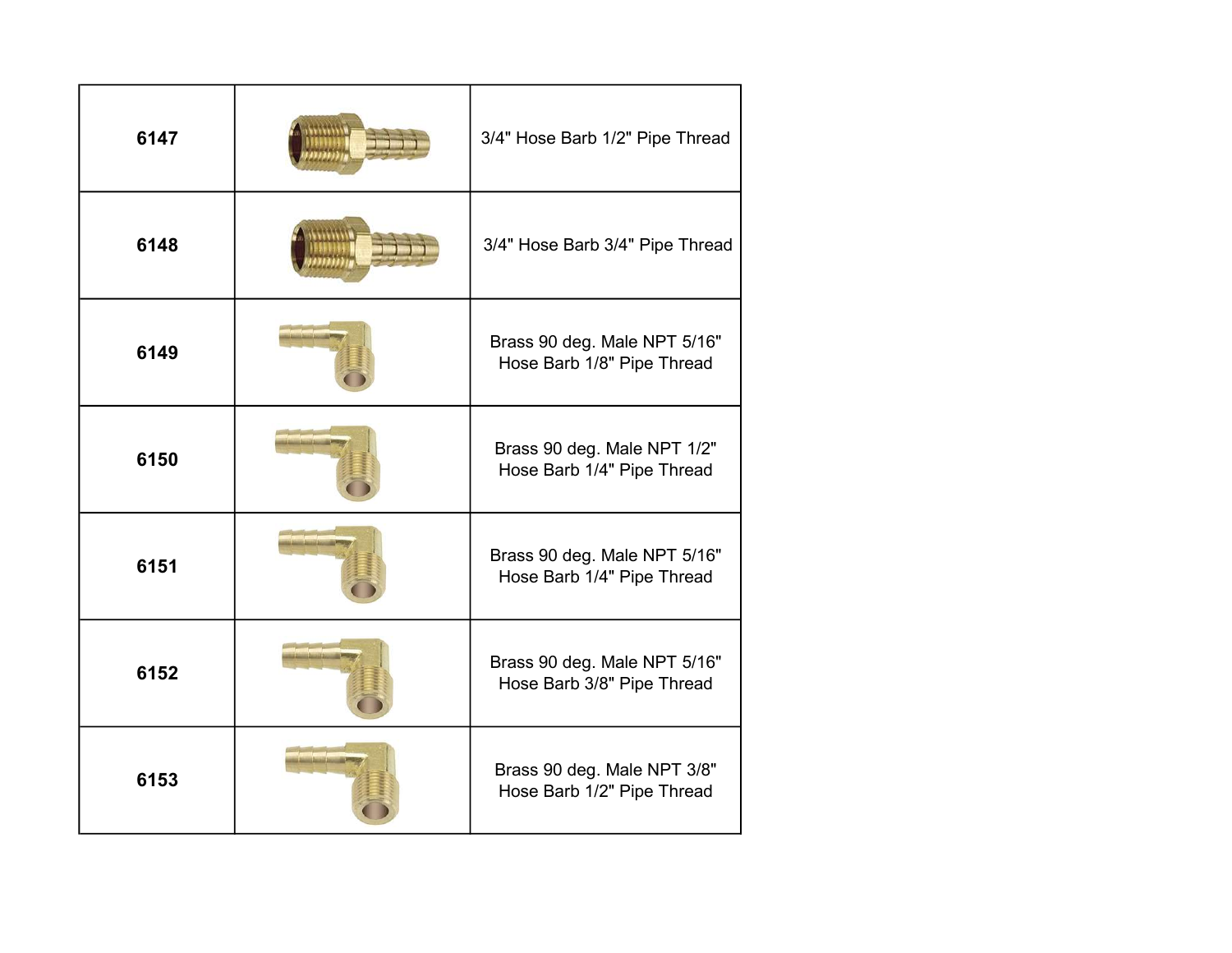| 6154 | Brass 45 deg. Male NPT 3/8"<br>Hose Barb 3/8" Pipe Thread |
|------|-----------------------------------------------------------|
| 6155 | Brass 45 deg. Male NPT 3/8"<br>Hose Barb 1/4" Pipe Thread |
| 6156 | Female NPT 3/8" Hose Barb 1/8"<br>Pipe Thread             |
| 6157 | Female NPT 5/16" Hose Barb 1/4"<br>Pipe Thread            |
| 6158 | Female NPT 1/2" Hose Barb 1/4"<br>Pipe Thread             |
| 6159 | Female NPT 1/4" Hose Barb 3/8"<br>Pipe Thread             |
| 6160 | Female NPT 3/8" Hose Barb 3/8"<br>Pipe Thread             |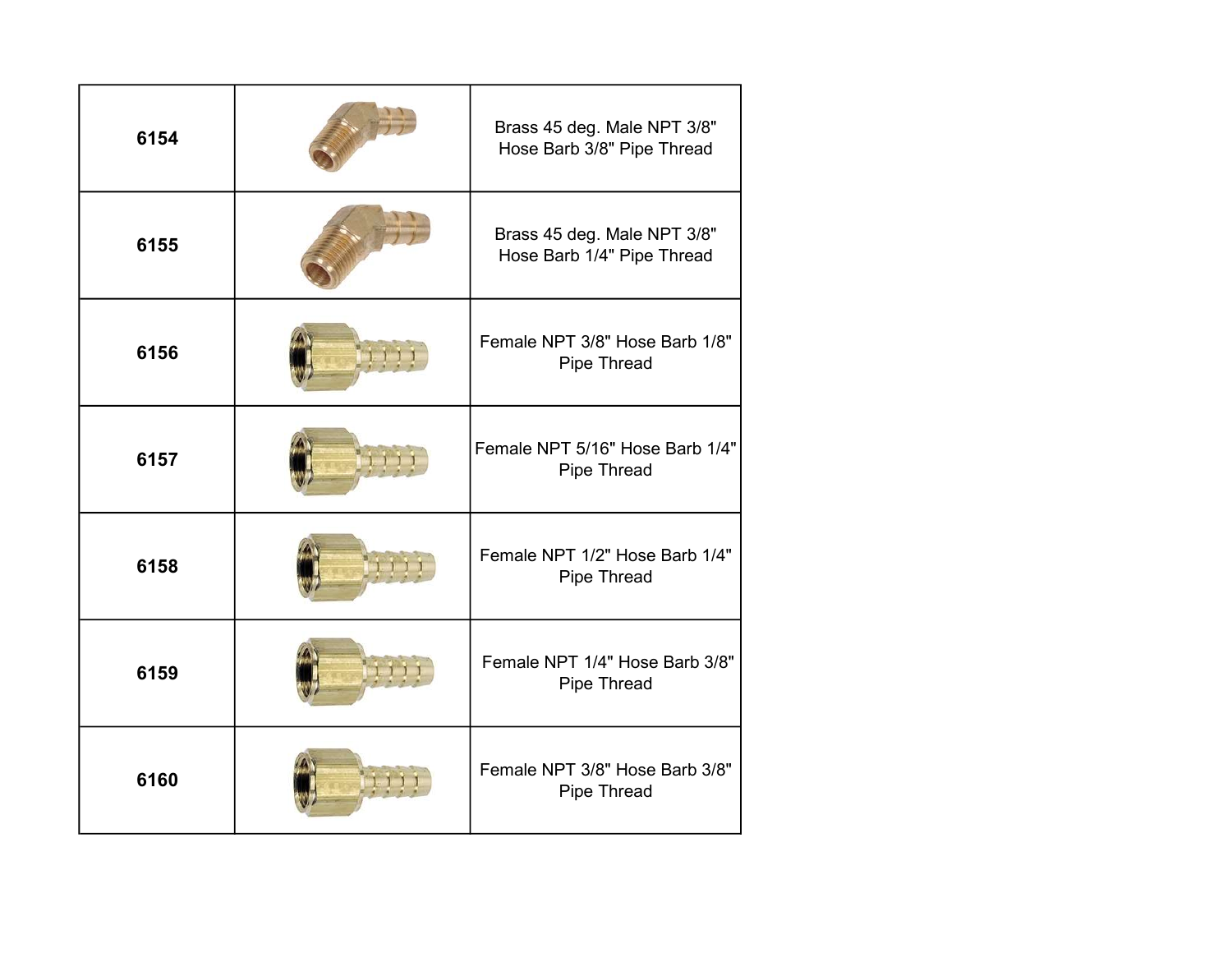| 6161 | Female NPT 1/2" Hose Barb 3/8"<br>Pipe Thread            |
|------|----------------------------------------------------------|
| 6162 | Female NPT 3/8" Hose Barb 1/2"<br>Pipe Thread            |
| 6163 | Female NPT 1/2" Hose Barb 1/2"<br>Pipe Thread            |
| 6164 | 1/8" 150 LB Stainless Steel Half<br><b>Pipe Coupling</b> |
| 6165 | 1/4" 150 LB Stainless Steel Half<br><b>Pipe Coupling</b> |
| 6166 | 3/8" 150 LB Stainless Steel Half<br><b>Pipe Coupling</b> |
| 6167 | 1/2" 150 LB Stainless Steel Half<br><b>Pipe Coupling</b> |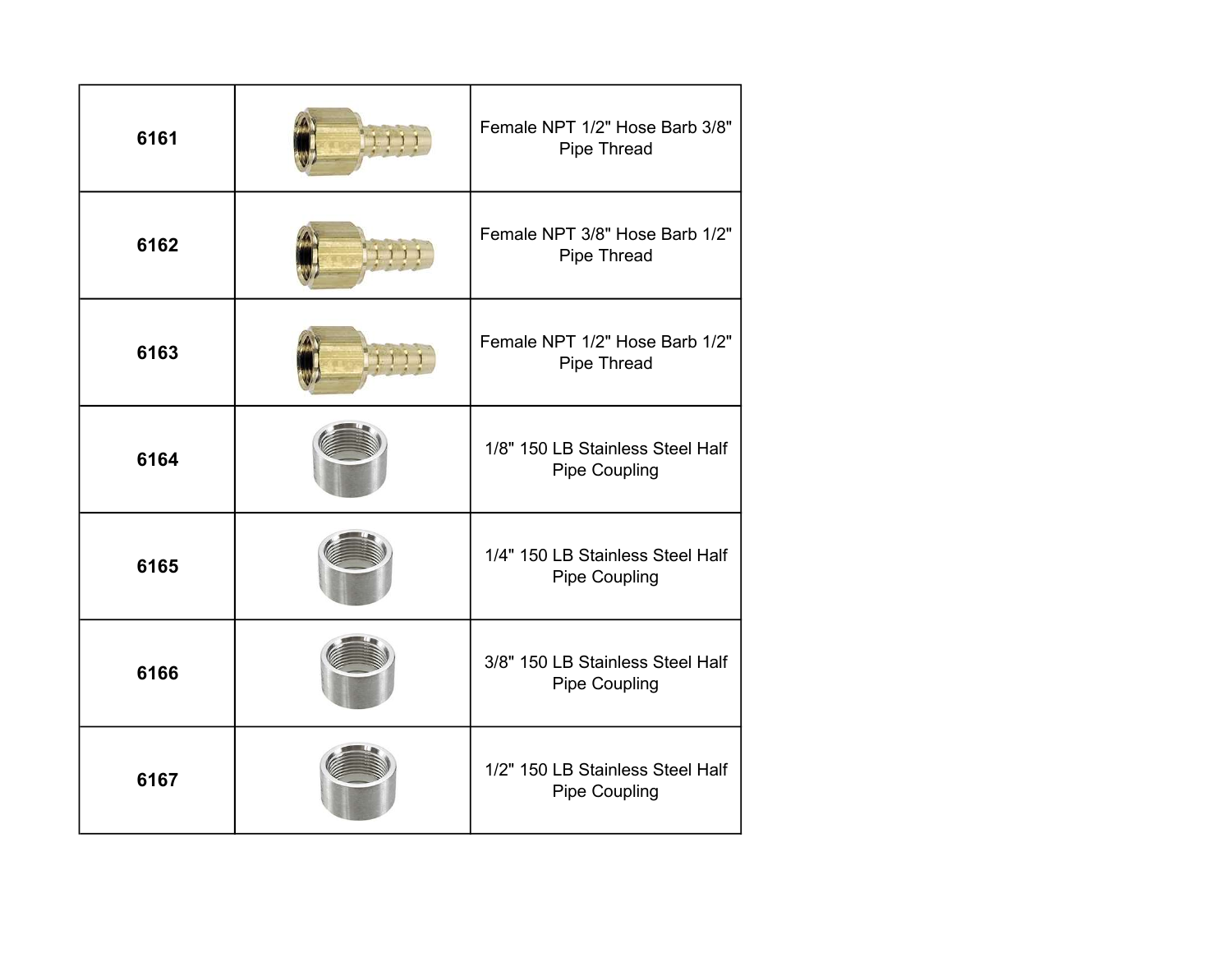| 6168 | Brass NPT Reducing Adapter 1/8"<br>to 1/8" Female Pipe Thread        |
|------|----------------------------------------------------------------------|
| 6169 | Brass NPT Reducing Adapter 1/8"<br>to 1/4" Female Pipe Thread        |
| 6170 | Brass NPT Reducing Adapter 1/8"<br>to 3/8" Female Pipe Thread        |
| 6171 | <b>Brass NPT Reducing Adapter 1/4"</b><br>to 1/4" Female Pipe Thread |
| 6172 | Brass NPT Reducing Adapter 3/8"<br>to 3/8" Female Pipe Thread        |
| 6173 | <b>Brass NPT Reducing Adapter 3/8"</b><br>to 1/2" Female Pipe Thread |
| 6174 | Brass NPT Reducing Adapter 1/2"<br>to 3/4" Female Pipe Thread        |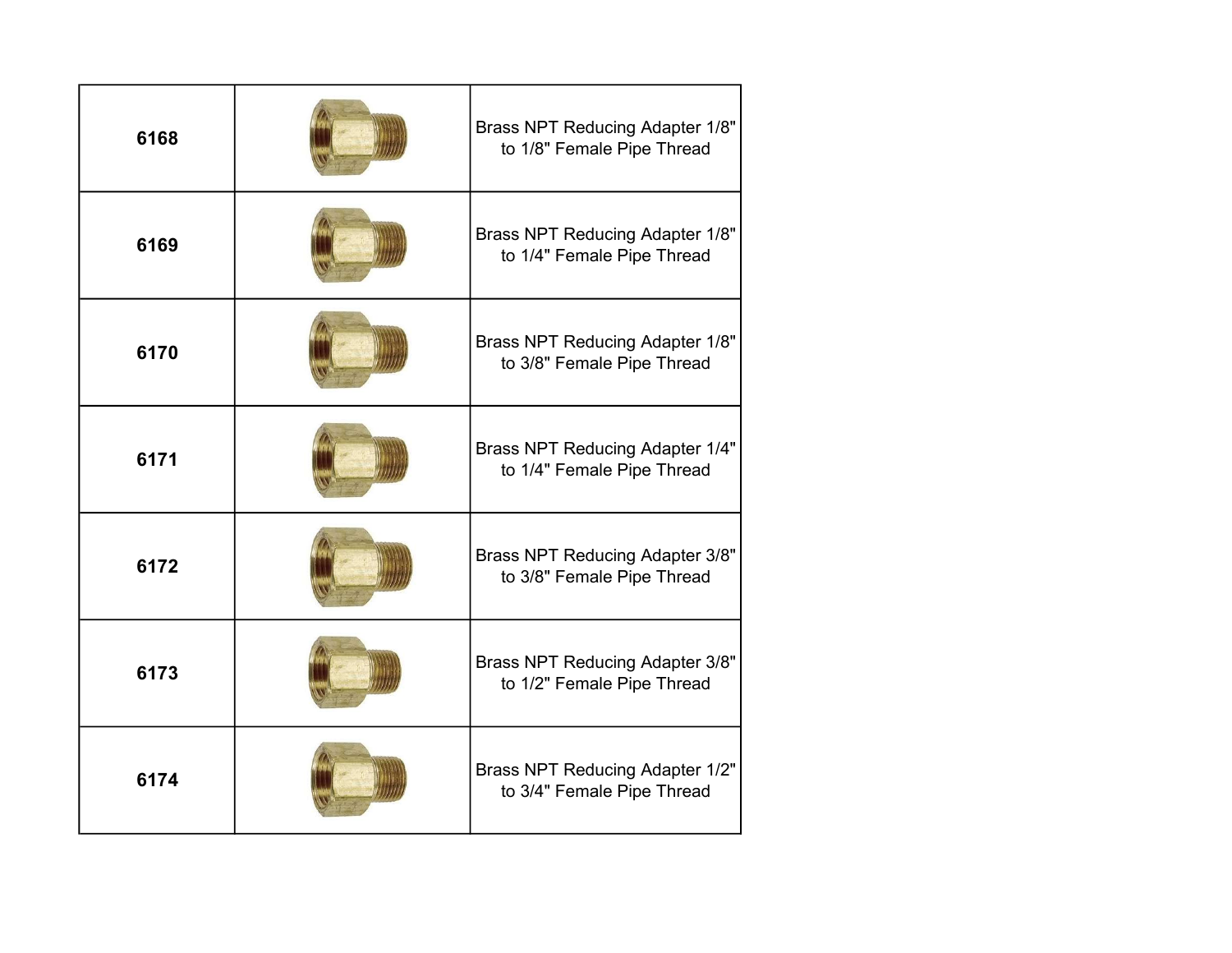| 6175 | 90 Degree Female Elbow 1/4" x<br>1/4"    |
|------|------------------------------------------|
| 6176 | 90 Degree Female Elbow 1/2" x<br>1/2"    |
| 6177 | 3/8 Brass Female Pipe Tee                |
| 6178 | 1/2" Brass Reducing Pipe Tee to<br>1/2"  |
| 6179 | Brass 90' Male Pipe Elbow 1/2' x<br>3/8' |
| 6180 | Brass 90' Male Pipe Elbow 1/2' x<br>1/2  |
| 6181 | 1/4" Spring Loaded Brass Check<br>Valve  |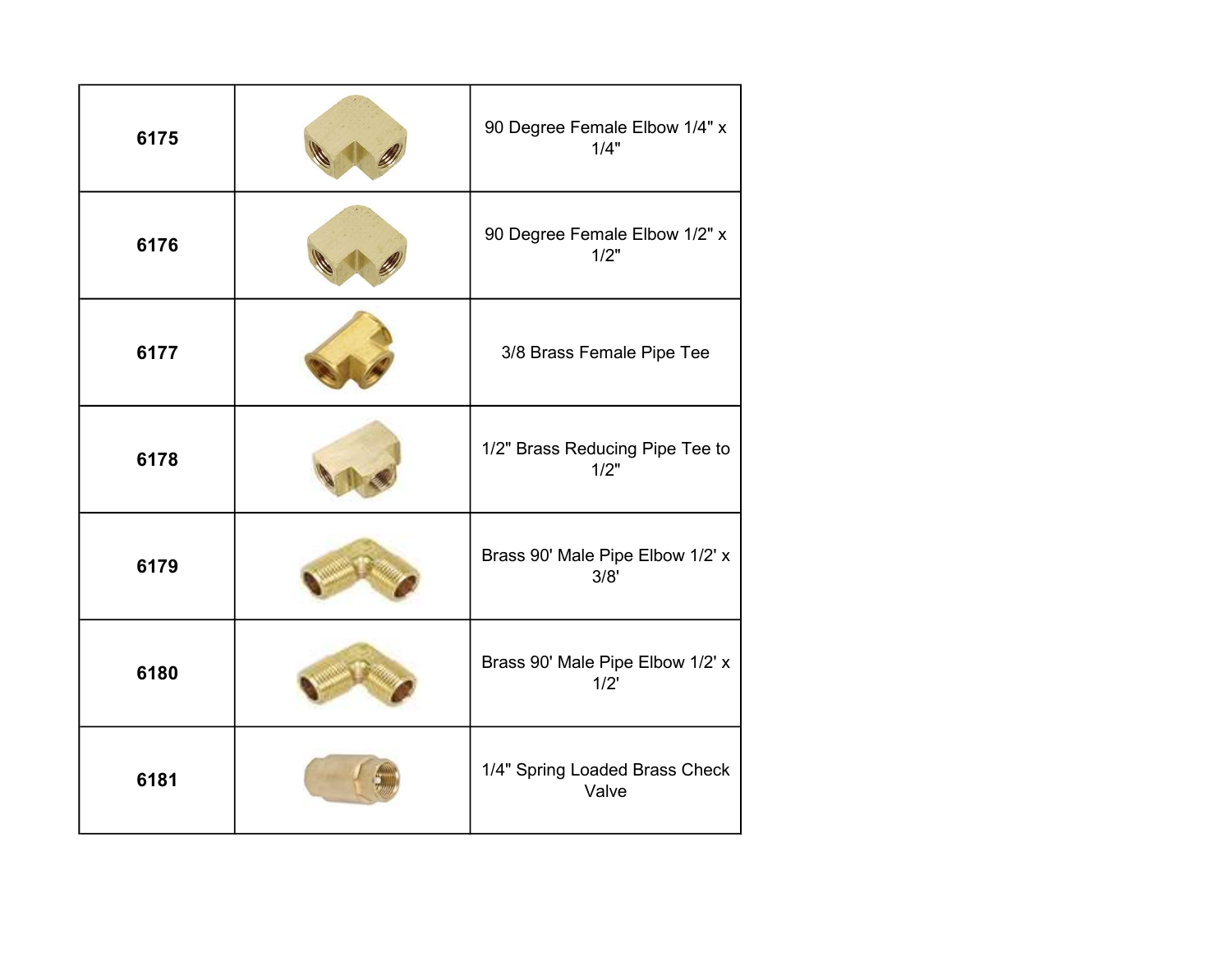| 6182 | Male Branch Tee 1/4' x 1/4'                                    |
|------|----------------------------------------------------------------|
| 6183 | Male Branch Tee 3/8' x 3/8'                                    |
| 6184 | Brass Street Tee 3/8' Male Thread<br>x 3/8' Female Thread      |
| 6185 | 3/8" Triflate Coupler 1/4" NPTF                                |
| 6186 | 1-1/2" x 5" Long Schedule 40<br><b>Black Steel Pipe Nipple</b> |
| 6187 | Brass 90' Street Elbow 1/4' x 1/4'                             |
| 6188 | Brass 90' Street Elbow 1/4 to 3/8                              |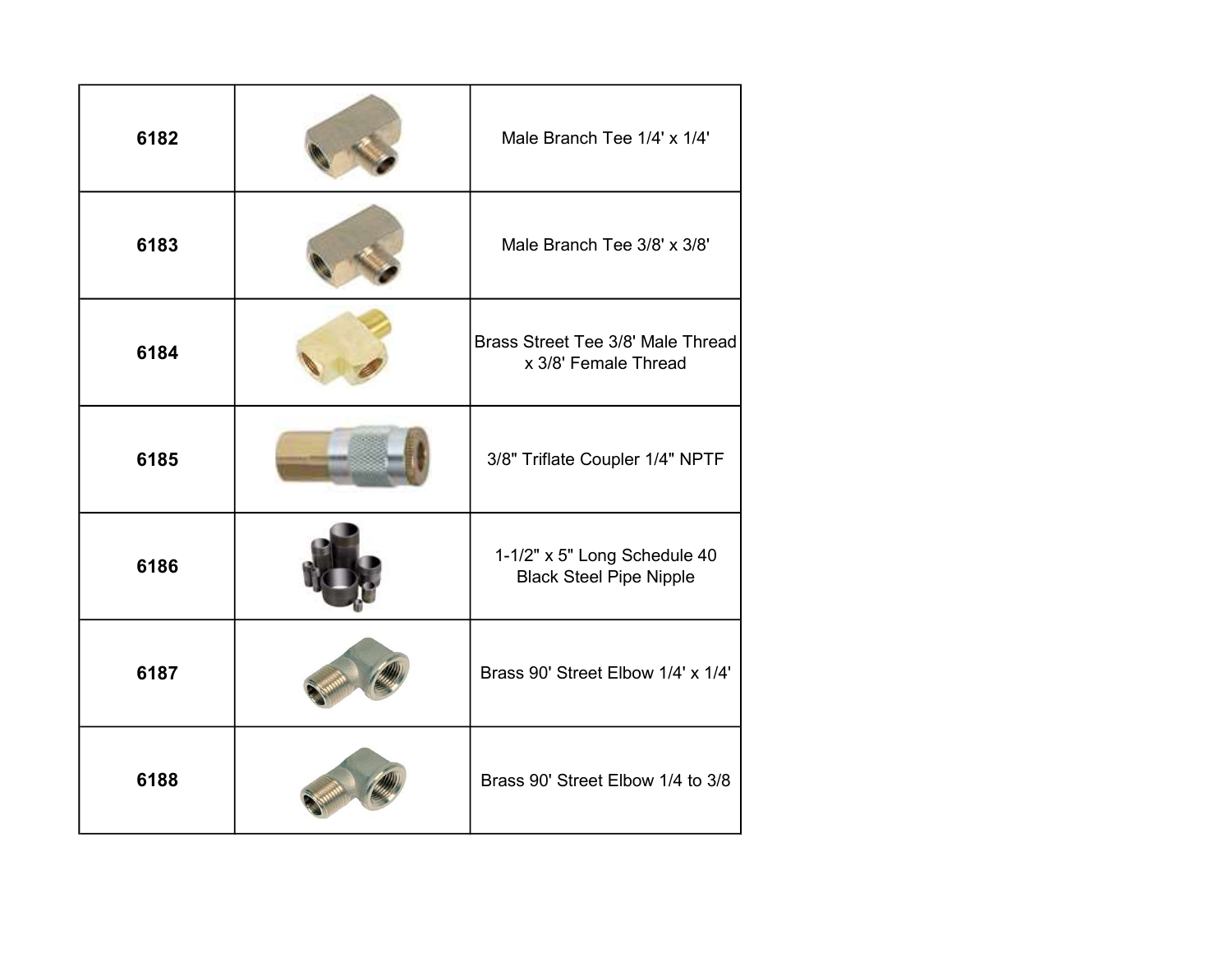| 6189 | Brass Male Tee 1/4' x 1/4'                                   |
|------|--------------------------------------------------------------|
| 6190 | Brass Male Tee 3/8' x 3/8'                                   |
| 6191 | Brass Male Tee 1/2' x 1/2'                                   |
| 6192 | 3/8" 3-Way Ball Valve 180 Degree                             |
| 6193 | Brass Pipe Hex Nipple 1/4' x 1/8'                            |
| 6194 | Air Brake Compression 90' Male<br>Pipe Connector 1/4' x 3/8' |
| 6195 | Air Brake Compression 90' Male<br>Pipe Connector 1/4' x 1/2' |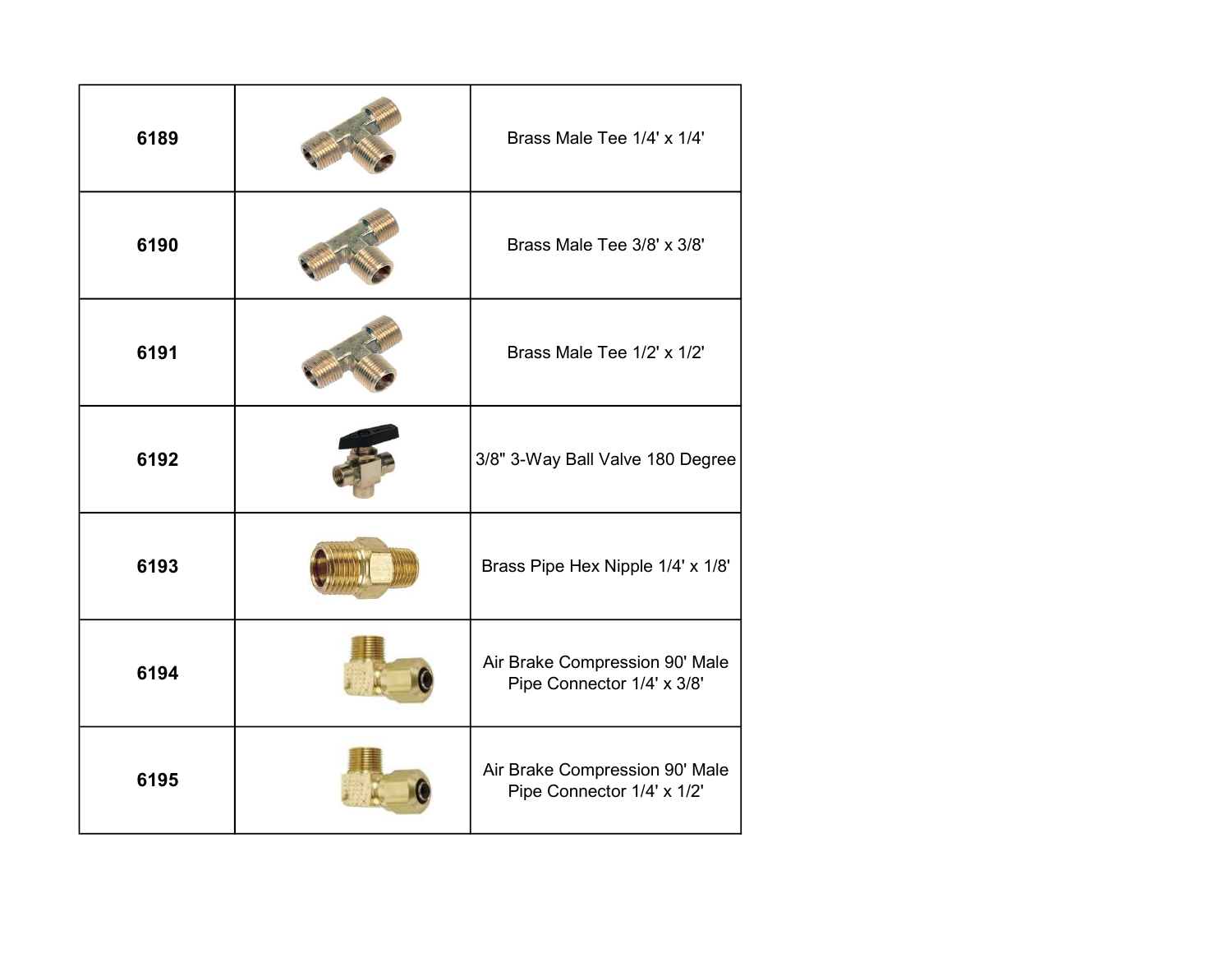| 6196 | Air Brake Compression 90' Male<br>Pipe Connector 3/8' x 5/8' |
|------|--------------------------------------------------------------|
| 6197 | Air Brake Compression 90' Male<br>Pipe Connector 1/2' x 3/4' |
| 6198 | Air Brake Push-To-Connect Male<br>Connector 1/8' x 5/32'     |
| 6199 | 5/16" Push To Connect 1/8" Male<br>Pipe NPT Connector        |
| 6200 | 1/4" Push To Connect 1/4" Male<br>Pipe NPT Connector         |
| 6201 | 5/16" Push To Connect 1/4" Male<br>Pipe NPT Connector        |
| 6202 | 3/8" Push To Connect 1/4" Male<br>Pipe NPT Connector         |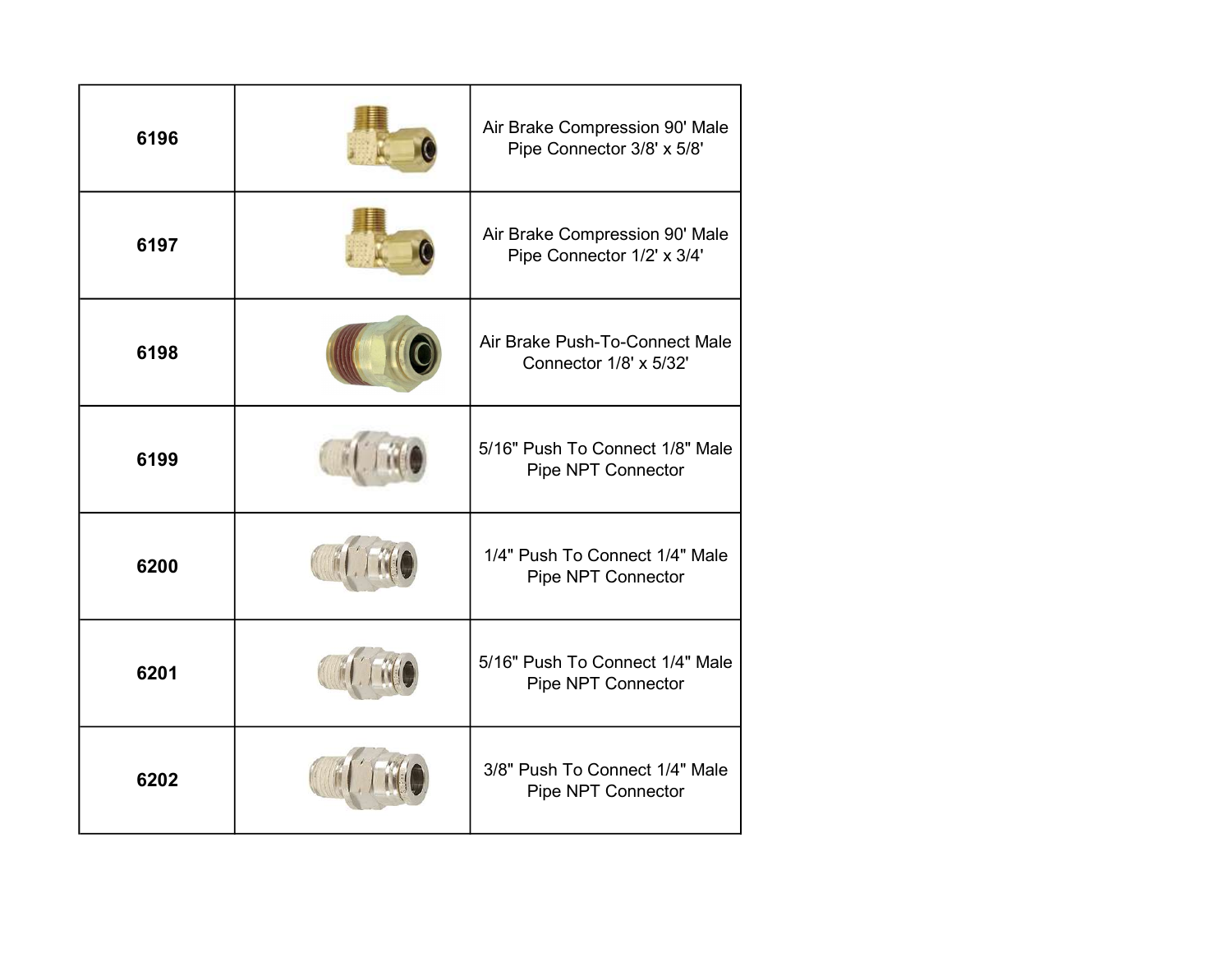| 6203 | 1/4" Push To Connect 3/8" Male<br>Pipe NPT Connector     |
|------|----------------------------------------------------------|
| 6204 | 5/16" Push To Connect 3/8" Male<br>Pipe NPT Connector    |
| 6205 | 3/8" Push To Connect 3/8" Male<br>Pipe NPT Connector     |
| 6206 | 7/16" Single - Ear Stainless Steel<br><b>Pinch Clamp</b> |
| 6207 | 1/2" Single - Ear Stainless Steel<br><b>Pinch Clamp</b>  |
| 6208 | <b>Brass Compression Nut</b>                             |
| 6209 | 1/2" Push To Connect 90' 1/4"<br>Male Pipe NPT Connector |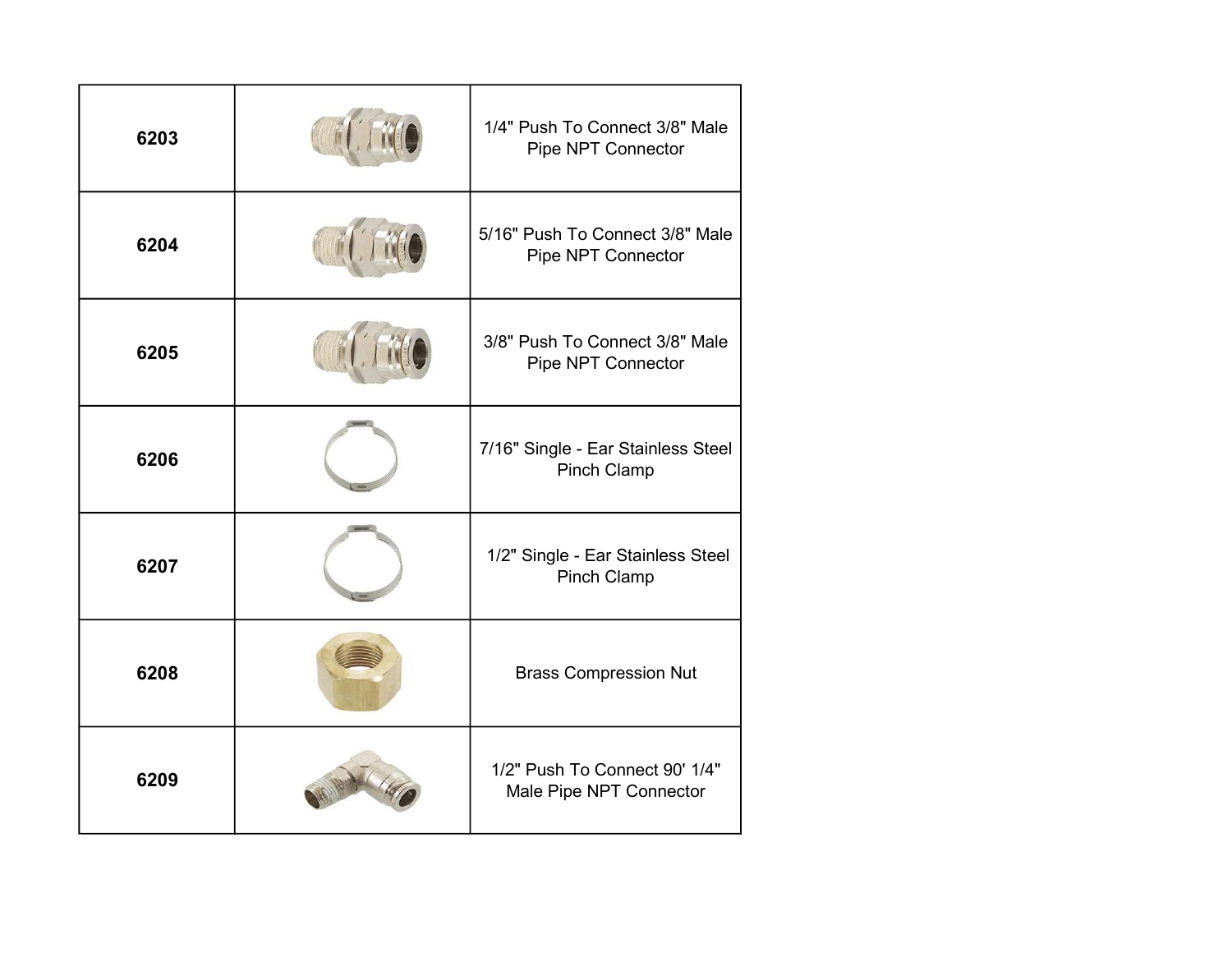| 6210 | 1/4" Steel Pipe Hex Nipple                                                     |
|------|--------------------------------------------------------------------------------|
| 6211 | 15/32" Single - Ear Stainless Steel<br><b>Pinch Clamp</b>                      |
| 6212 | 1/4" Brass Straight - Through<br>Coupler with Male Pipe (NPT)<br><b>Thread</b> |
| 6213 | 3/8" X 1/4" Brass Pipe Bushing                                                 |
| 6214 | 3/8" X 1/8" Brass Pipe Bushing                                                 |
| 6215 | 3/8" Brass Hex Head Pipe Plug                                                  |
| 6216 | 1/4" Brass Bulkhead Coupling                                                   |